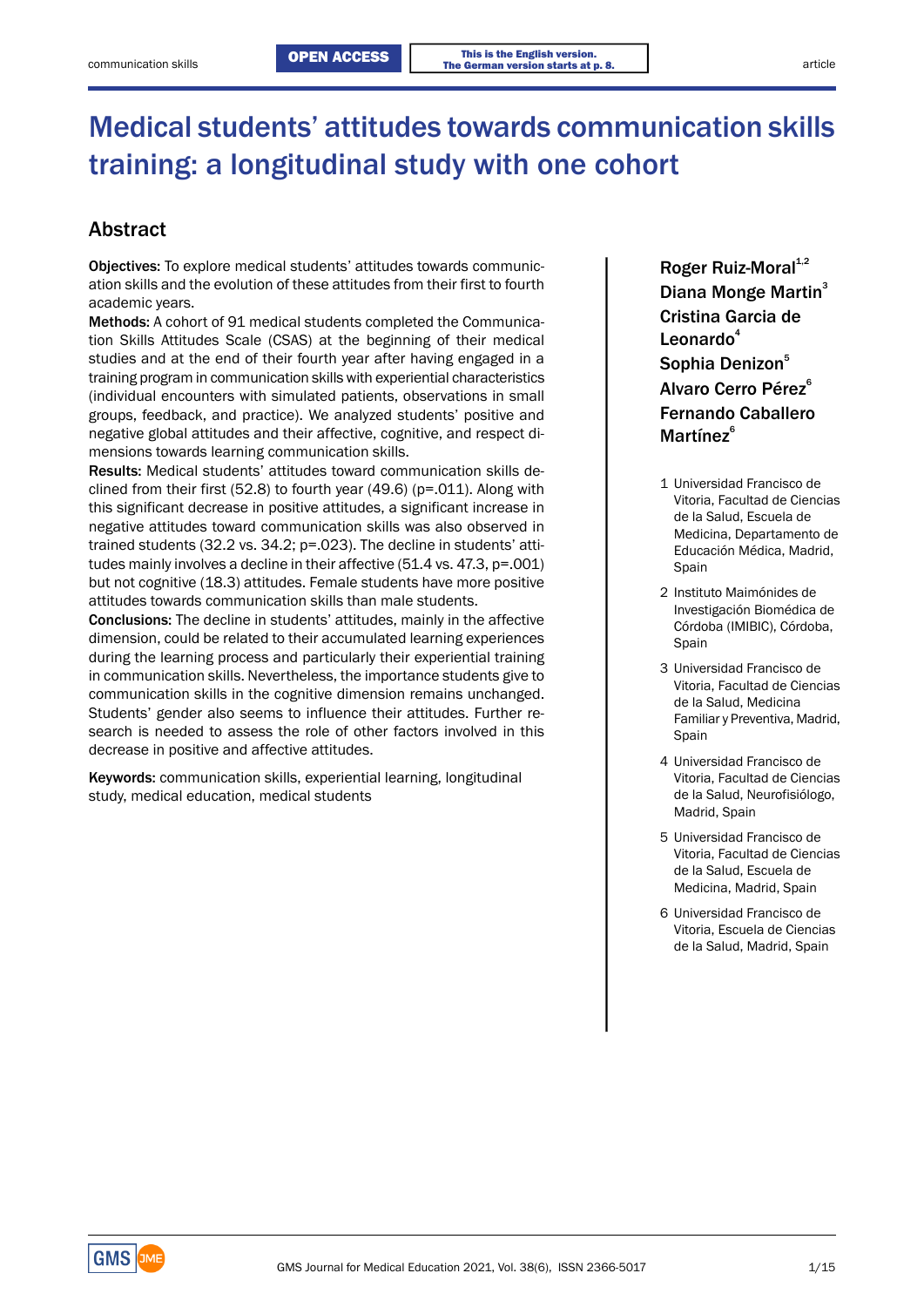# 1. Introduction

The ways in which communication skills (CS) are taught to medical students, including assessments of such skills and students' experiences of different educational methods, along with other socio-demographic features, can influence students' attitudes towards this type of learning and thus influence the effectiveness of CS learning programs [1], [2], [3], [4], [5]. While some authors have pointed out differences in students' attitudes towards didactic and experiential methodologies [6], preferring the latter, others [7] assert the opposite and attribute an increase in negative attitudes to the emotional distress caused by training through direct or video observation. The same can be said of interactions with real or simulated patients and the subsequent feedback on students' performance, either individually or in small groups [8], [9], [10]. This is important because attitudes are strong behavioral indicators [11], [12], [13] and students' attitudes towards communication skills may influence the amount of time they dedicate to learning such skills [14] and how they will put them into practice when treating patients [15]. Several studies have described how students' attitudes towards CS decline the further they progress with their medical studies [16], [17], [18], [19], [20]. In such processes, medical students start their studies with an idealistic and altruistic attitude and then finish feeling cynical and detached [21].

In a preliminary study [22], we explored attitudes toward CS learning in two independent groups of medical students, one at the beginning of their medical studies and with no learning experience in CS (first-year medical students) and the other (fourth-year medical students) after having received experiential training at our medical school. The results of this study show that students who had been given training in communication skills had fewer positive attitudes toward CS, particularly affective attitudes, than first-year untrained students, suggesting that students' attitudes towards communication skills may decline as a result of communication skills training. In order to test this hypothesis, we designed this study to explore how students' attitudes evolve over the course of their medical training. To this end, we longitudinally followed a cohort of medical students from their first to fourth years at our medical school, where students engage in two early clinical immersion periods and later receive two years of training experience in communication that features both experiential and interactive characteristics.

## 2. Methods

### 2.1. Study design, participants, and setting

This research involved a longitudinal prospective study with a cohort of medical students. All medical students in their first year were invited to participate in this study. After obtaining their prior consent, students completed

a CSAS questionnaire anonymously in a seminar at the beginning of their first year and again when they finished their fourth year. This questionnaire took no longer than 20 minutes to complete. The completed questionnaires were collected anonymously and sent for analysis.

## 2.2. Structure and teaching activities in communication training

Medical students at our Faculty of Medicine are required to engage in patient-physician communication training (see figure 1). In their first and second years, students go through early clinical immersion periods in primary care and mental health services where they develop observational tasks on communication behaviors that are later discussed in workshops. Later in their third and fourth years and for six weeks each year, students work in depth with patients in consultations in hospital and primary care. In their third year, they receive basic training focused on communication skills for performing "personcentered interviews." The fourth year is devoted to more specific and advanced communication skills. The overall training program has four modules. The objective of the first module is to train students in the use of communication skills to obtain relevant clinical information and to establish suitable doctor-patient relationships. The objectives of the second module focus on providing information and sharing information during the decision-making process. The aims of the third module relate to dealing with emotions in consultations and giving patients bad news. The final module introduces students to communicative strategies to influence patients' behavior, mainly through motivational interviewing. The first two modules are taught during the third year and the final two in the fourth year. All course modules involve the following activities.

### 1. Demonstrative and small-group work sessions

Addressing specific interview topics and communication skills. Students work in small groups on situations depicted in videos and clinical cases. These sessions involve individual reflection and plenaries with a discussion and presentation of evidence and analysis of the strategies proposed.

### 2. Workshops with simulated patients

Some students interview a simulated patient (SP) while the rest observe and evaluate the interaction in terms of objectives achieved and skills used. After each encounter, the student receives feedback from their peers, the SP, and teaching staff (faculty).

### 3. Group practice and reports

Additional groups of four students are organized to interview, observe, and provide feedback to each other. In these encounters, the students engage in roleplay. Points of interest are collected in a notebook for each student

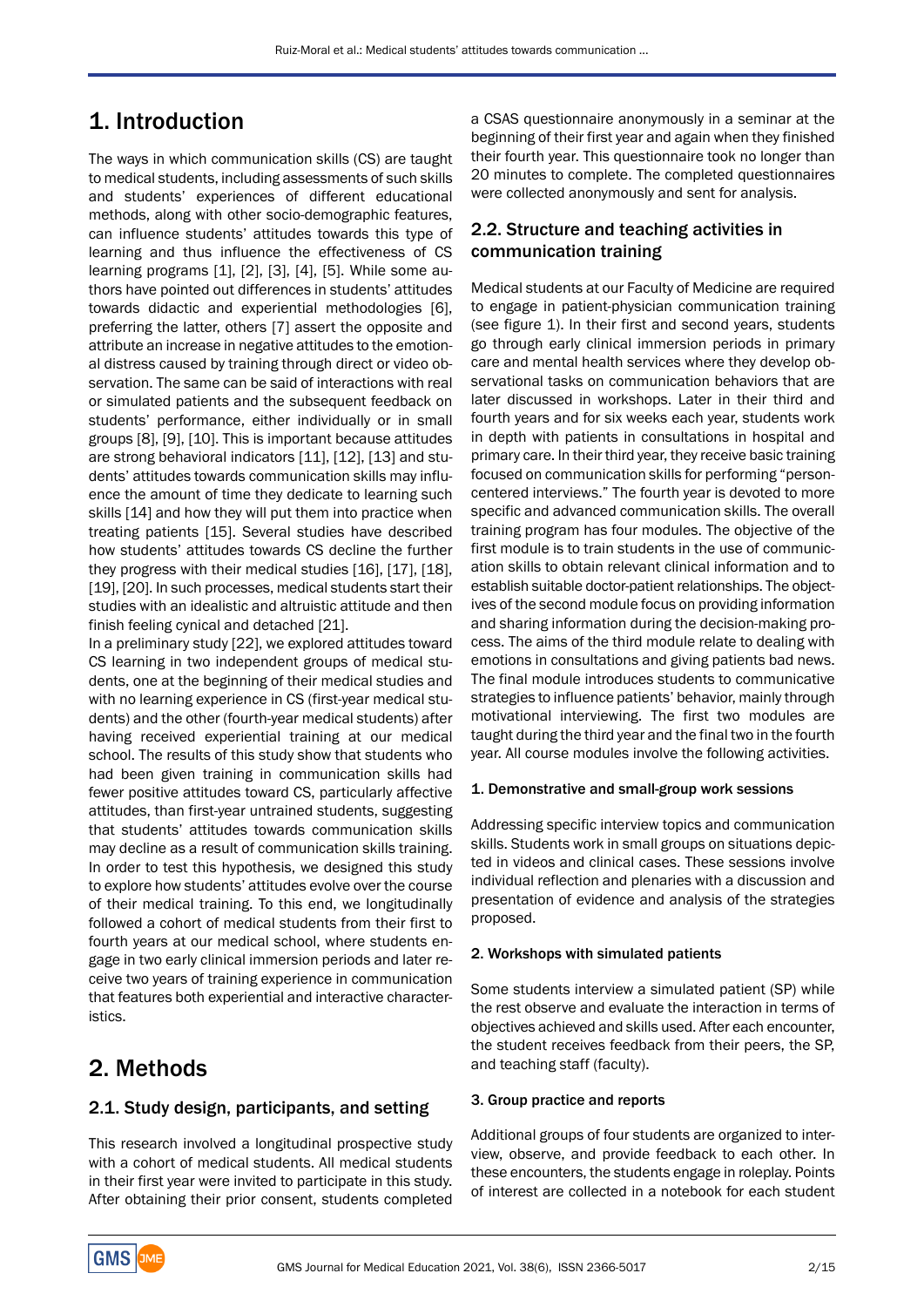



Figure 2: General characteristics of communication skills program.

with information about the development of their skills and the experience in general.

#### 4. Interviews with SP

All students engage in two or three videotaped encounters with SPs in every module. This is done at the Simulation Center, which is equipped with a built-in video recording system that allows videos to be viewed online for assessment. After each interview, all students complete a quantitative self-assessment form (1 Deficient, 5 Excellent) of their interview skills and have the chance to make comments. Subsequently, each student receives individualized feedback from the teaching staff using the same qualitative-quantitative methodology. Figure 2 shows the general teaching program for all modules of this program.

### 2.3. Communication Skills and Attitudes Scale (CSAS)

The Communication Skills and Attitudes Scale (CSAS) is a 26-item scale (ranging from 1, strongly disagree, to 5, strongly agree) developed to explore medical students' attitudes towards CS education [23]. The items evaluate students' perceptions of the ways in which CS is taught, the importance of developing CS to pass exams and be a good doctor, and the use of CS to show respect to patients and colleagues. We used a validated Spanish version based on the original English version [22]. The initial psychometric analysis of the scale performed by Rees et al. [23] identified two sub-scales or factors, each with 13 items and representing positive and negative attitudes towards communication skills learning. In this previous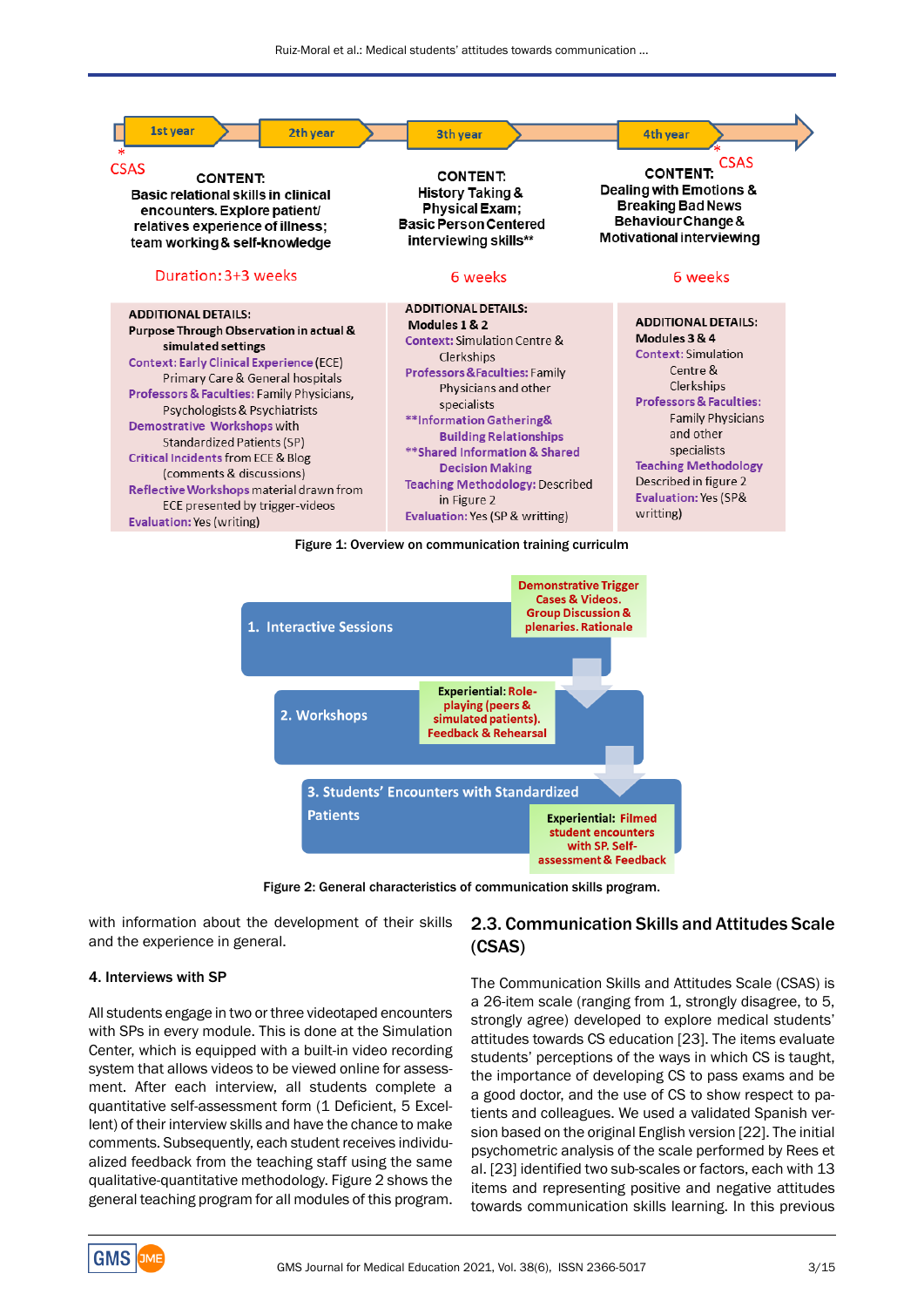

Figure 3: Medical students' scores in the CSAS [31], [35] subscales in their first and fourth years

Table 1: CSAS scores for global attitude and its three dimensions (affective, cognitive, and respect) in first- and fourth-year students of both genders

| Academic year     | First  |      |       | <b>Fourth</b> |      |       |
|-------------------|--------|------|-------|---------------|------|-------|
| Gender            | female | male | D     | female        | male | p     |
| + Global attitude | 53.6   | 50.4 | 0.064 | 50.2          | 47.4 | 0.333 |
| - Global attitude | 31.4   | 34.7 | 0.008 | 33.4          | 37   | 0.107 |
| Affective         | 52.4   | 48.4 | 0.019 | 47.9          | 45.2 | 0.143 |
| Cognitive         | 18.8   | 17   | 0.017 | 18.9          | 16.6 | 0.01  |
| Respect           | 17.3   | 15.6 | 0.018 | 15.8          | 15   | 0.382 |

study [23] with 490 students, both sub-scales showed a satisfactory reliability and internal consistency. In a subsequent study conducted with 1,833 students at four Norwegian faculties of medicine, Anvik et al. [24] identified three factors in the CSAS that differed from those previously described by Rees et al.: factor 1, "learning," mainly measures students' feelings about how communication skills are taught and mainly reflects the affective aspects of their attitudes. factor 2, "importance," encompasses students' attitudes towards CS, mainly reflecting their basic cognitive attitudes and values. Finally, factor 3 is "respect," as all the items establish that communication skills are useful for students when it comes to respecting patients and colleagues. In our data analysis process, we considered Rees et al.'s factors as well as those identified by Anvik et al.: positive and negative attitudes and affective, cognitive, and respect attitudes.

### 2.4. Data analysis

An exploratory analysis of the data was first performed to establish the distribution of the continuous variables. The comparison student t-test means and the Pearson correlation coefficients were used. Finally, to assess possible associations between different variables and the CSAS global and affective dimensions score, a multivariate analysis was performed (linear regression).

The study protocol was approved by the UFV School of Health Sciences' Research and Ethics Committee (PRPI\_Medicina\_UFV\_3/2016).

# 3. Results

The questionnaire was answered by 114 students in their first year and 91 students in their fourth year (79.8%) (average age: 18.7 and 22 years in the first and fourth years, respectively). Sixteen students dropped out of the university, generally for non-academic reasons (they went on to other universities); five students were not yet enrolled in the last module in year 4 and two did not fill out the survey. No data was obtained on these students. Most of the students were female, with 87 (76.3%) female students responding in their first year and 71 (76,3%) in their fourth year; 30 students (38%) had a parent who was a doctor; and 74 students (73%) had completed their sixth-form studies (baccalaureate) at private schools (mostly religious schools).

The results of the CSAS for the global attitude and its three dimensions (affective, cognitive, and respect) in the first and fourth years for both genders are shown in figure 3 and table 1, respectively. In the multivariate linear regression model that took the global positive attitude score on the CSAS as a dependent variable, significant

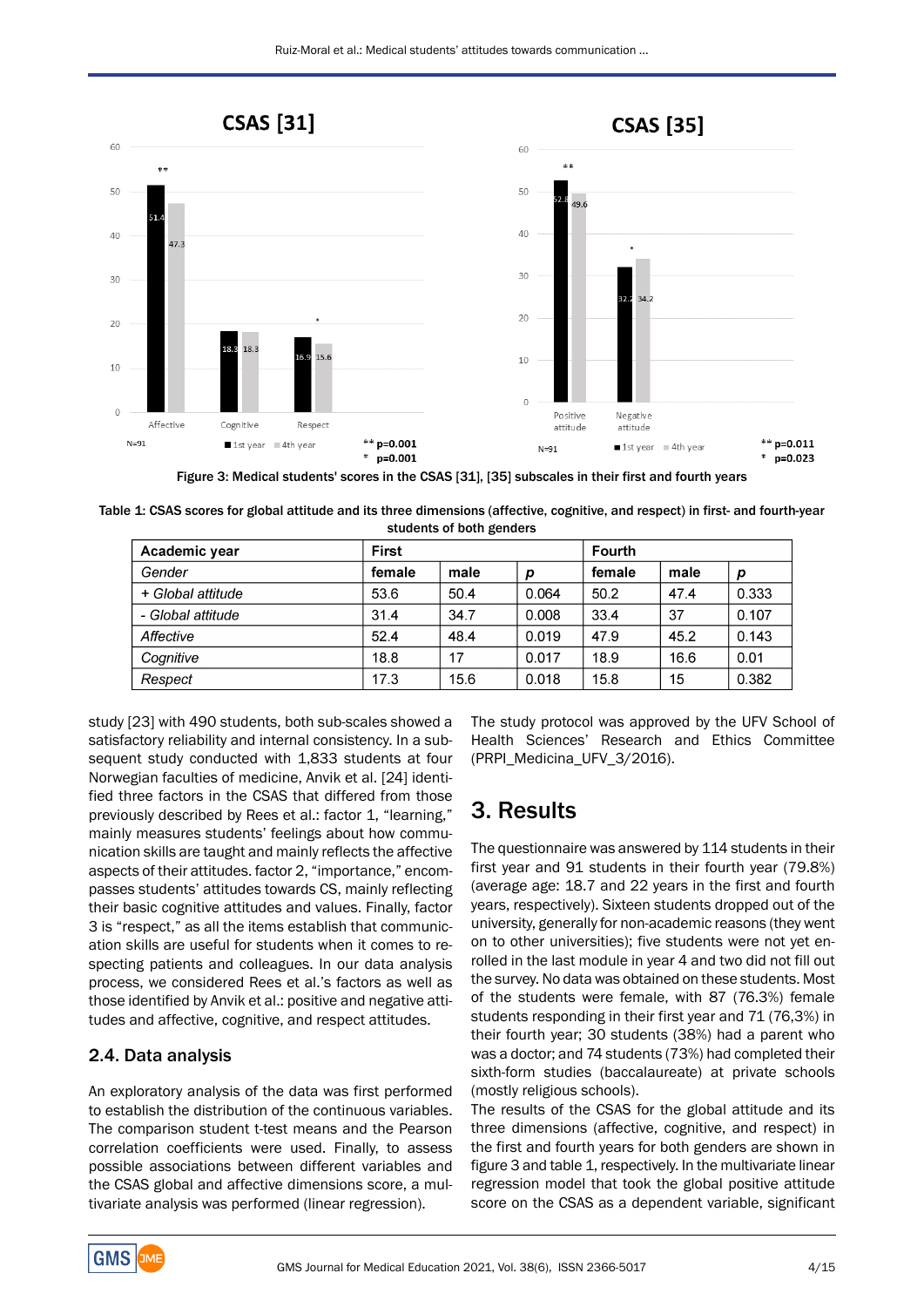positive associations were found with students' self-perception of their communication skills  $(β=4.013; p=0.000)$ and being female ( $β=2.692$ ;  $p=0.047$ ), and negative associations were identified with the upper course (fourthyear) (β=1.154; p=0.003). Being male (β=2.692; p=0.047) and in the upper course (fourth-year) (β=1.154; p=0.003) were significantly associated with global negative attitude scores in the model that took this variable as a dependent variable. The students' self-assessment of their own CS had a positive correlation with a generally positive attitude in their first and fourth years (0.300, p: 0.002 and 0.25, p: 0.021) and with the affective domain in their first year (0.32, p: 0.001); a negative correlation with a negative attitude was found in first-year students (0.270, p: 0.04). All the rest of the correlations in both academic years were non-significant.

## 4. Discussion

Our medical students' attitudes toward CS declined from their first to fourth year. Along with this significant decrease in positive attitude, a significant increase in negative attitude toward CS learning was also observed in these trained students. The results observed in this cohort of students are similar to those we observed in a previous study with two independent groups of students: one in their first year and one in the fourth year [22]. Likewise, this decline in medical students' attitudes is supported by the results obtained by other researchers [6], [16], [18], [19], [25]. In a more recent study using the same measurement instrument performed with two cohorts of medical students that differed only by having received CS training or not, students' attitudes towards CS teaching during clerkship and attitudes focused on patients worsened in students trained in CS [26].

Analyzing these results with the CSAS sub-scales proposed by Anvik et al., our findings are also consistent with those obtained by other authors [7], as they indicate that the decline in medical students' attitudes mainly involves a decline in their affective attitudes. This reflects their feelings and experiences regarding the way in which CS is taught rather than the importance students give to CS in their studies and clinical practice (cognitive dimension), which remains unchanged. According to these studies, experiential training is pivotal for success in teaching and learning communication skills [27], [28], [29]. However, both our study and those by Bombeke et al. [26] and in particular by Anvik et al. [7] move towards the hypothesis that this type of teaching may be producing significant changes in students' attitudes towards the teaching received rather than the importance they give to CS. After analyzing these results, we conducted a qualitative study to clarify our own students' points of view and experiences regarding the CS training they received in previous years [30]. This study revealed a variety of associated topics; although most students viewed communication topics as useful and practical, they confessed that they had encountered problems in the small groups in which they

were required to interview an SP in front of their peers, mainly due to difficulties in putting theory into practice and feelings of embarrassment. The summative assessment of these CS also brought about a wide range of negative feelings and was identified as the main source of stress. It seems that this method of teaching CS often makes students feel uncomfortable and anxious [10], [31] and leads to the development of negative affective attitudes. In this same study, our students pointed out that receiving detailed and constructive feedback for learning new skills in a careful and thoughtful manner was a very gratifying and productive experience. However, although this may mitigate the stress they experienced [10], [32], it does not seem to be sufficient to make the feelings of discomfort and embarrassment disappear, nor does it address the distress of holding the first interviews, the compulsory nature of this learning, or performing a summative assessment [33] based on the interviews with simulated patients. Finally, similar to the findings of other studies [6], [34], [35], we found that female students seemed to have more positive attitudes towards CS than male students. These results indicate that the negative influence of factors related to the implementation of experiential methodologies may be influenced by gender as well as other factors unexplored in this study such as workload, stress, or real scenarios with patients.

## Limitations

This study has some limitations that make it difficult to generalize the results: the study was carried out at a single university with students belonging to the same academic cohort. There are also obvious elements of uncertainty regarding the validity of the CSAS and the use of statistical procedures. The CSAS was not designed to differentiate between cognitive and affective attitudes. Nevertheless, the fact that other authors applied it to a large sample of students with congruent results [7] supports its validity. We pointed out the existence of other variables that were not examined in this study that may influence these results, which may be related to student's new responsibilities or decreases in students' empathy [18], [36], [37].

## 5. Conclusions

The findings of this study support the hypothesis that students' attitudes towards CS decline as a result of CS training. However, students' attitudes towards the cognitive dimension remain unchanged. Students' gender and their accumulated learning experiences during the learning process seem to influence their attitudes. Learning CS with experiential methods seems to be challenging for students on a personal level. Educators should keep this in mind when designing CS lessons and emphasize personalization as much as possible. Further research is needed to assess the role of other factors involved in this decrease of positive attitudes toward CS.

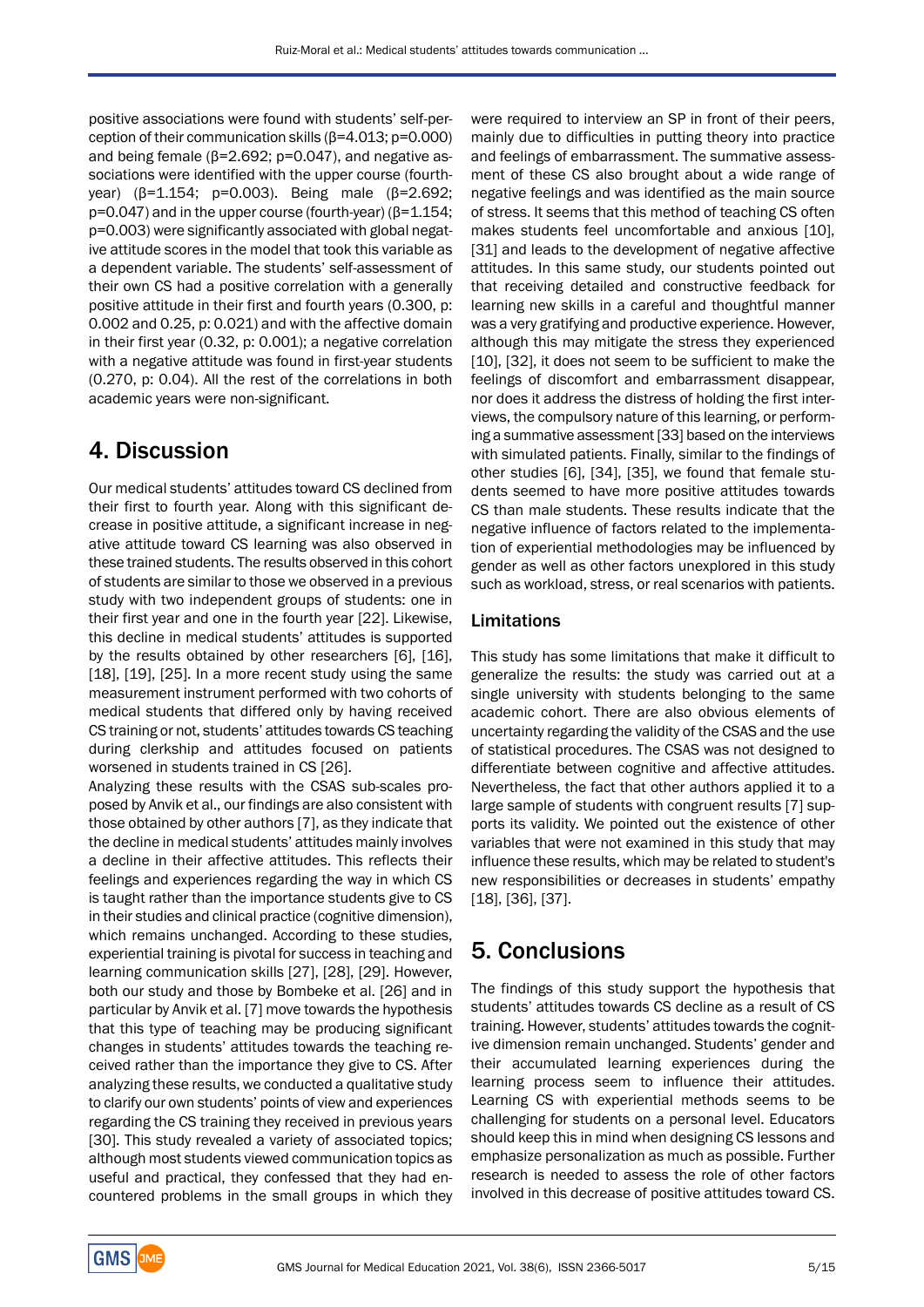# Competing interests

The authors declare that they have no competing interests.

# References

- 1. Kaufman DM, Laidlaw TA, Macleod H. Communication skills in medical schoolexposure, confidence, and performance. Acad Med. 2000;75(10 Suppl):S90-S92. DOI: 10.1097/00001888- 200010001-00029
- 2. Languille DB, Kaufman DM, Laidlaw TA, Sargeant J, Macleod H. Faculty attitudes toward medical communication and their perceptions of students' communication skills training at Dalhousie University. Med Educ. 2001;35:548-554. DOI: 10.1046/j.1365-2923.2001.00921.x
- 3. Howley LD, Wilson WG. Direct observation of students during clerkship rotations: a multiyear descriptive study. Acad Med. 2004;79(3):276-280. DOI: 10.1097/00001888-200403000- 00017
- 4. Humphris GM, Kaney S. Assessing the development of communication skills in undergraduate medical students. Med Educ. 2001;35(3):225-231.
- 5. Roter DL, Hall JA, Aoki Y. Physician gender effects in medical communication: a meta-analytic review.JAMA. 2002;288(6):756- 764. DOI: 10.1001/jama.288.6.756
- 6. Rees C, Sheard C. The relationship between medical students' attitudes towards communication skills learning and their demographic and education-related characteristics. Med Educ. 2002;36(11):1017-1027. DOI: 10.1046/j.1365- 2923.2002.01333.x
- 7. Anvik T, Grimstad H, Baerheim A, Bernt Fasmer O, Gude T, Hjortdahl P, Holen A, Risberg T, Vaglum P. Medical students' cognitive and affective attitudes towards learning and using communication skills - a nationwide cross-sectional study. Med Teach. 2008;30:272-279. DOI: 10.1080/01421590701784356
- 8. Beckman HB, Frankel RM. The use of videotape in internal medicine training. J Gen Inter Med. 1994;9(9):517-521. DOI: 10.1007/BF02599224
- 9. Hargie O, Dickson D, Boohan M, Hughes K. A survey of communication skills training in UK schools of medicine: present practices and prospective proposals. Med Educ. 1998;32(1):25- 34. DOI: 10.1046/j.1365-2923.1998.00154.x
- 10. Nilsen S, Baerheim A. Feedback on video recorded consultations in medical teaching: why students loathe and love it - a focusgroup based qualitative study. BMC Med Educ. 2005;5:28. DOI: 10.1186/1472-6920-5-28
- 11. Petty RE, Wegener DT, Fabrigar LR. Attitudes and attitude change. Ann Rev Psychol. 1997;48:609-647. DOI: 10.1146/annurev.psych.48.1.609
- 12. Levinson W, Roter D. Physicians' psychosocial beliefs correlate with their patient communication skills. J Gen Inter Med. 1995;10(7):375-379. DOI: 10.1007/BF02599834
- 13. Haidet P, Dains JE, Paterniti DA, Chang T, Tseng E, Rogers JC. Medical students' attitudes toward patient-centered care and standardized patients' perceptions of humanism: a link between attitudes and outcomes. Acad Med. 2001;76(10 Supp l):S42- S44. DOI: 10.1097/00001888-200110001-00015
- 14. Dornan T, David T. Adult learning and continuing education. Diabetes Med. 2000;17(1):78-80. DOI: 10.1046/j.1464- 5491.2000.00216-3.x
- 15. Newble DI. Editorial II: Assessment of clinical competence. Br J Anaesthesiol. 2000;84(4):432-433. DOI: 10.1093/oxfordjournals.bja.a013464
- 16. Pfeiffer C, Madray H, Ardolino A, WillmS J. The rise and fall of students' skill in obtaining a medical history. Med Educ. 1998;32(3):283-288. DOI: 10.1046/j.1365-2923.1998.00222.x
- 17. Rosenthal F, Ogden F. Changes in medical education: the beliefs of medical students. Med Educ. 1998;32(2):127-132. DOI: 10.1046/j.1365-2923.1998.00163.x
- 18. Hojat M, Mangione S, Nasca TJ, Rattner S, Erdmann JB, Gonnella JS, Magee M. An empirical study of decline in empathy in medical school. Med Educ. 2004;38(9):934-941. DOI: 10.1111/j.1365- 2929.2004.01911.x
- 19. Woloschuk W, Harasym PH, TemplE W. Attitude change during medical school: a cohort study. Med Educ. 2004;38(5):522-534. DOI: 10.1046/j.1365-2929.2004.01820.x
- 20. Tsimtsiou Z, Kerasidou O, Efstathiou N, Papaharitou S, Hatzimouratidis K, Hatzichristou D. Medical students' attitudes toward patient- centred care: a longitudinal survey. Med Educ. 2007;41(2):146-153. DOI: 10.1111/j.1365-2929.2006.02668.x
- 21. Spencer J. Decline in empathy in medical education: how can we stop the rot? Med Educ. 2004;38(9):916-918. DOI: 10.1111/j.1365-2929.2004.01965.x
- 22. Ruiz Moral R, García de Leonardo C, Caballero Martínez F, Monge Martín D. Medical students' attitudes toward communication skills learning: comparison between two groups with and without training. Adv Med Educ Pract. 2019;10:55-61. DOI: 10.2147/AMEP.S182879
- 23. Rees C, Sheard C, Davies S. The development of a scale to measure medical students' attitudes towards communication skills learning: the Communication Skills Attitude Scale (CSAS). Med Educ. 2002;36(2):141-147. DOI: 10.1046/j.1365- 2923.2002.01072.x
- 24. Anvik T, Gude T,Grimstad H, Baerheim A, Fasmer OB, Hjortdahl P, Holen A, Risberg T, Vaglum P. Assessing medical students' attitudes towards learning communication skills - which components of attitudes do we measure? BMC Med Educ. 2007;7:4. DOI: 10.1186/1472-6920-7-4
- 25. Haidet P, Dains JE, Paterniti DA, Hechtel L, Chang T, Tseng E, Rogers JC. Medical student attitudes toward the doctor-patient relationship. Med Educ. 2002;36(6):568-574. DOI: 10.1046/j.1365-2923.2002.01233.x
- 26. Bombeke K, Van Roosbroeck S, De Winter B, Debaene L, Schol S, Van Hal G, Van Royen P. Medical students trained in communication skills show a decline in patient-centred attitudes: An observational study comparing two cohorts during clinical clerkships. Pat Educ Couns. 2011;84:310-318. DOI: 10.1016/j.pec.2011.03.007
- 27. Berkhof M, van Rijssen HJ, Schellart AJ, Anema JR, van der Beek AJ. Effective training strategies for teaching communication skills to physicians: An overview of systematic reviews. Pat Educ Couns. 2011;84:152-162. DOI: 10.1016/j.pec.2010.06.010
- 28. Henry SG, Holmboe ES, Frankel RM. Evidence-based competencies for improving communication skills in graduate medical education: A review with suggestions for implementation. Med Teach. 2013;35(5):395-403 . DOI: 10.3109/0142159X.2013.769677
- 29. Smith S, Hanson JL, Tewksbury LR, Christy C, Talib NJ, Harris MA. Teaching patient communication skills to medical students: A review of randomized controlled trials. Eval Health Prof. 2007;30:3-21. DOI: 10.1177/0163278706297333

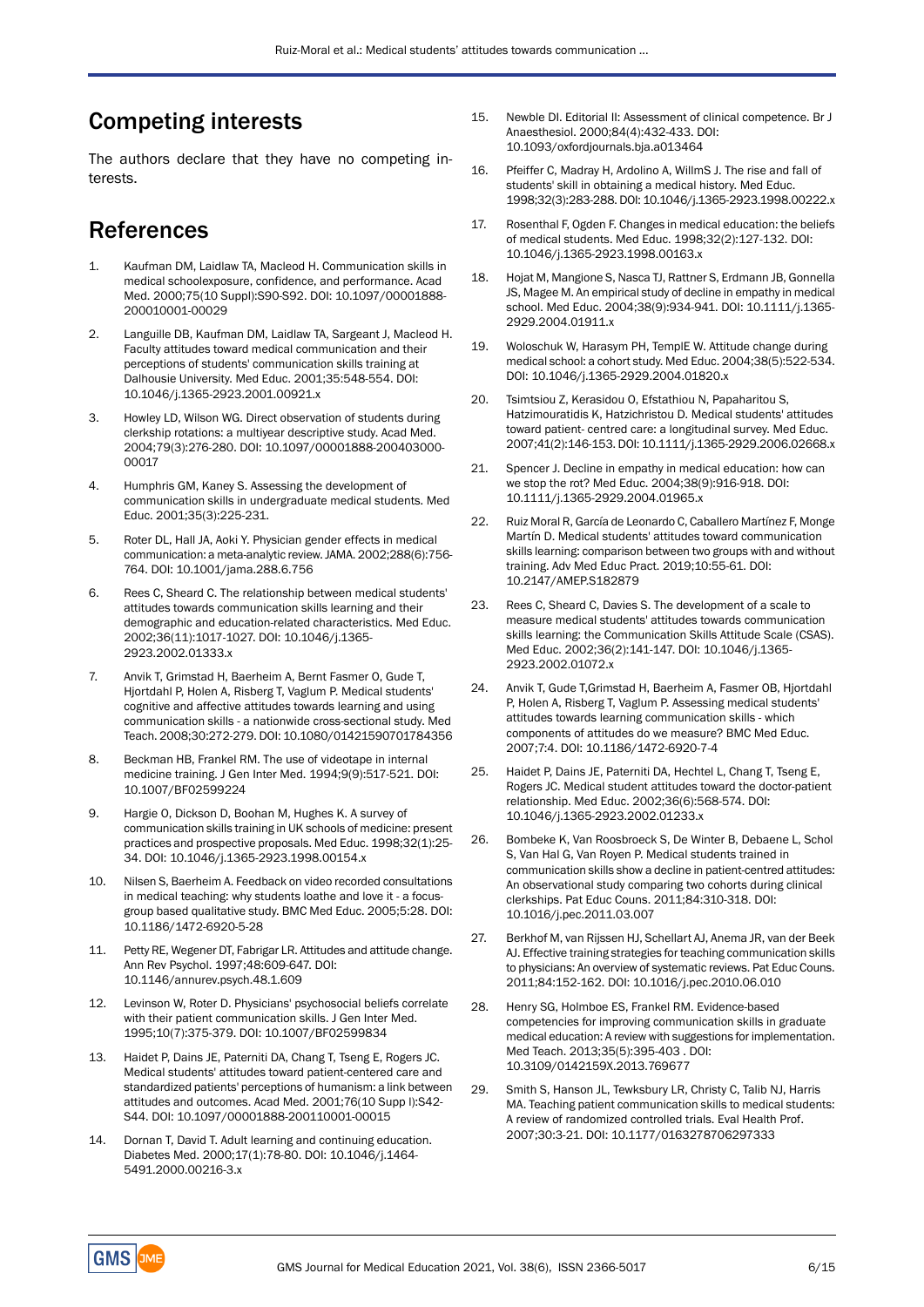- 30. Ruiz Moral R, Garcia de Leonardo C, Caballero F, Monge D. Medical students perceptions towards communication skills learning after two years experiential training program: a qualitative focus group study. Int J Med Educ. 2019;10:90-97. DOI: 10.5116/ijme.5cbd.7e96
- 31. Moulaert V, Verwijnen MG, Rikers R, Scherpbier AJ. The effects of delibérate practice in undergraduate medical education. Med Educ. 2004;38(10):1044-1052. DOI: 10.1111/j.1365- 2929.2004.01954.x
- 32. Boehler ML, Rogers DA, Schwind CJ, Mayforth R, Quin J, Williams RG, Dunnington G. An investigation of medical student reactions to feedback: a randomised controlled trial. Med Educ. 2006;40(8):746-749. DOI: 10.1111/j.1365-2929.2006.02503.x
- 33. Rees C, Sheard C, McPherson A. Communication skills assessment: the perceptions of medical students at the University of Nottingham. Med Educ. 2002;36(9):868-878. DOI: 10.1046/j.1365-2923.2002.01300.x
- 34. Koponen J, Pyörälä E, Isotalus P. Comparing three experiential learning methods and their effect on medical students' attitudes to learning communication skills. Med Teach. 2012;34:e198 e207. DOI: 10.3109/0142159X.2012.642828
- 35. Lumma-Sellenthin A. Students' attitudes towards learning communication skills: correlating attitudes, demographic and metacognitive variables. Int J Med Educ. 2012;3:201-208. DOI: 10.5116/ijme.5066.cef9
- 36. Hojat M, Vergare MJ, Maxwell K, Brainard G, Herrine SK, Isenberg GA, Veloski J, Gonnella JS. The devil is in the third year: a longitudinal study of erosion of empathy in medical school. Acad Med. 2009;84(9):1182-1191. DOI: 10.1097/ACM.0b013e3181b17e55
- 37. Neumann M, Edelhäuser F, Tauschel D, Fischer MR, Wirtz M, Woopen C, Haramati A, Scheffer C. Empathy Decline and Its Reasons: A Systematic Review of Studies With Medical Students and Residents. Acad Med. 2011;86(8):996-1009. DOI: 10.1097/ACM.0b013e318221e615

### Corresponding author:

### Prof. Roger Ruiz-Moral, MD, PhD

Universidad Francisco de Vitoria, Facultad de Ciencias de la Salud, Escuela de Medicina, Departamento de Educación Médica, Edificio E, Ctra M-515-Pozuelo-Majadahonda, E-3028 Madrid, Spain r.ruiz.prof@ufv.es

#### Please cite as

*Ruiz-Moral R, Monge Martin D, Garcia de Leonardo C, Denizon S, Cerro Pérez A, Caballero Martínez F. Medical students' attitudes towards communication skills training: a longitudinal study with one cohort. GMS J Med Educ. 2021;38(6):Doc107.*

*DOI: 10.3205/zma001503, URN: urn:nbn:de:0183-zma0015036*

#### This article is freely available from

*https://www.egms.de/en/journals/zma/2021-38/zma001503.shtml*

Received: *2020-12-11* Revised: *2021-05-25* Accepted: *2021-06-28* Published: *2021-09-15*

#### Copyright

*©2021 Ruiz-Moral et al. This is an Open Access article distributed under the terms of the Creative Commons Attribution 4.0 License. See license information at http://creativecommons.org/licenses/by/4.0/.*

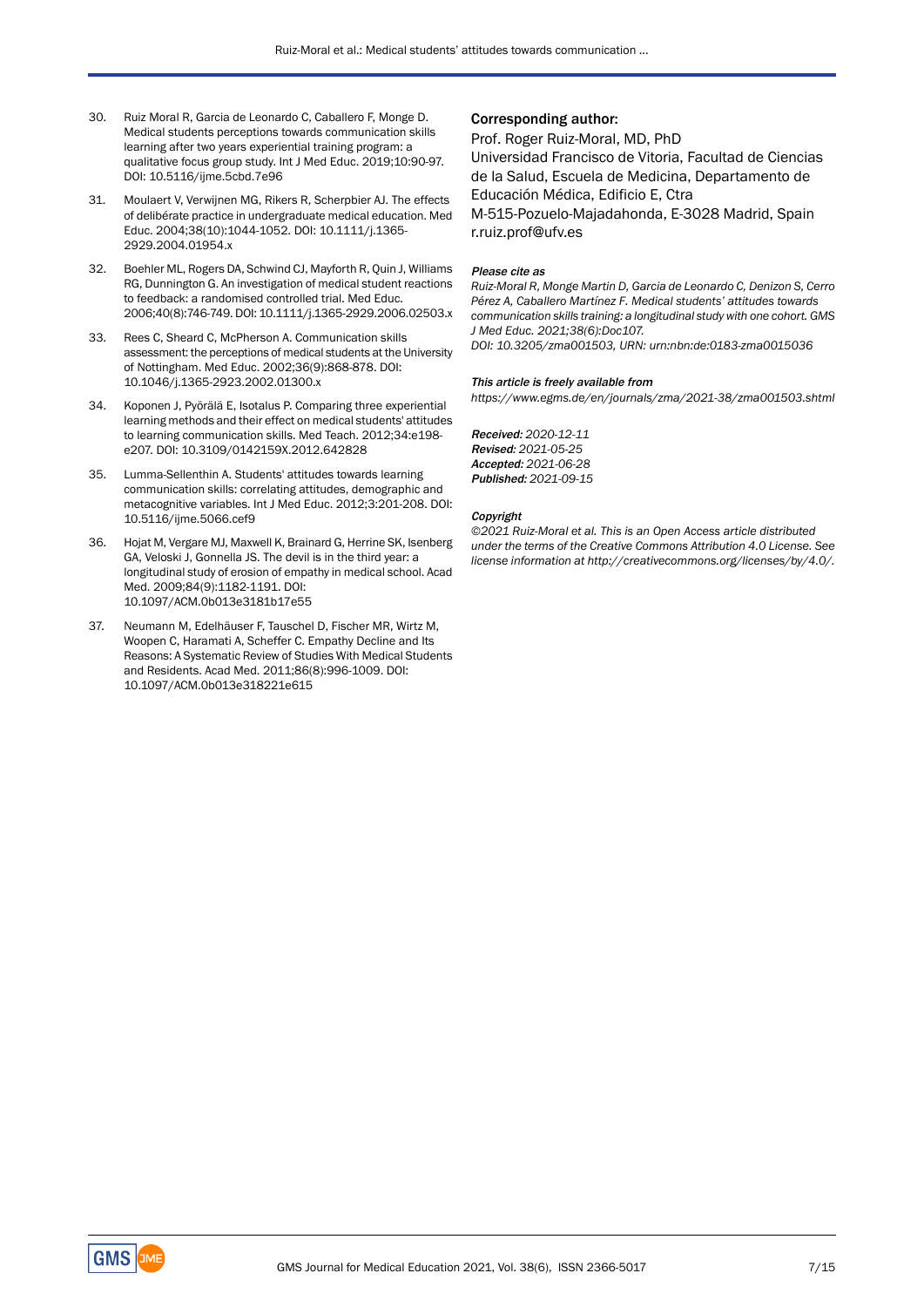# Einstellung von Medizinstudent\*innen zum Training von Kommunikationsfähigkeiten: Eine Längsschnittstudie mit einer Kohorte

## Zusammenfassung

Ziele: Erforschung der Einstellung von Medizinstudent\*innen gegenüber Kommunikationsfähigkeiten und die Entwicklung dieser Einstellung zwischen dem ersten und vierten akademischen Jahr.

Methoden: Eine Kohorte von 91 Medizinstudent\*innen beteiligte sich zu Beginn des Medizinstudiums und zum Ende des vierten Jahres am Communication Skills Attitudes Scale (CSAS)-Test; Letzteres nachdem **Sophia Denizon**<sup>5</sup> sie an einem Trainingsprogramm zu erfahrungsbasierten Kommunika-<br>Alvaro Cerro Pérez<sup>6</sup> tionsfähigkeiten teilgenommen hatten (individuelle Begegnungen mit simulierten Patienten, Beobachtungen in Kleingruppen, Feedback und Praxis). Wir analysierten die globalen positiven und negativen Einstellungen der Studierenden sowie deren affektive, kognitive und respektbezogene Dimensionen gegenüber dem Erlernen von Kommunikationsfähigkeiten. <sup>1</sup> Universidad Francisco de

Ergebnisse: Die Einstellung von Medizinstudent\*innen gegenüber Kommunikations-fähigkeiten sank von ihrem ersten (52,8) zum vierten Jahr (49,6) (p=.011). Zusammen mit dieser signifikanten Abnahme einer Educación Médica, Madrid, positiven Einstellung, beobachteten wir einen signifikanten Anstieg einer Frankspanien negativen Einstellung gegenüber Kommunikationsfähigkeiten bei den Investigación Biomédica de ausgebildeten Studierenden (32,2 gegenüber 34,2; p=.023). Das Absinken der Einstellung der Studierenden umfasst hauptsächlich eine Córdoba (IMIBIC), Córdoba, Spanien Abnahme ihrer affektiven (51,4 gegenüber 47,3, p=.001), jedoch nicht ihrer kognitiven (18,3) Einstellung. Weibliche Studierende haben eine positivere Einstellung gegenüber Kommunikationsfähigkeiten als and als and als männliche Studierende.<br>The Ciencias positive and all the Ciencias product of the Ciencias

männliche Studierende.<br>Schlussfolgerungen: Das Absinken der Einstellung der Studierenden, auch der Bablud, Medicina hauptsächlich deren affektiver Aspekt, könnte zusammenhängen mit ihren akkumulierten Lernerfahrungen während des Lernprozesses und Vitoria, Facultad de Ciencias insbesondere mit ihrem erfahrungsbasierten Training der Kommunikationsfähigkeiten. Trotzdem bleibt die Bedeutung, die Studierende auch de la Salud, Neurofisiólogo, Kommunikationsfähigkeiten in deren kognitiver Dimension beimessen, Madrid, Spanien unverändert hoch. Das Geschlecht der Studierenden scheint ebenfalls einen Einfluss auf ihre Einstellung zu haben. Weitere Forschungen sind nötig, um die Rolle anderer Faktoren zu untersuchen, die an dieser Abnahme positiver und affektiver Einstellungen beteiligt sind.<br>Abnahme positiver und affektiver Einstellungen beteiligt sind. Medicine Medicine Medicine Medicine

Schlüsselwörter: Kommunikationsfähigkeiten, erfahrungsbasiertes Lernen, Längsschnittstudie, ärztliche Ausbildung, Medizinstudent\*innen Roger Ruiz-Moral $1,2$ Diana Monge Martin<sup>3</sup> Cristina Garcia de Leonardo<sup>4</sup> Fernando Caballero Martínez<sup>6</sup>

- de la Salud, Escuela de Medicina, Departamento de
- 2 Instituto Maimónides de
- 3 Universidad Francisco de Familiar y Preventiva, Madrid, Spanien
- 4 Universidad Francisco de
- 5 Universidad Francisco de Vitoria, Facultad de Ciencias Medicina, Madrid, Spanien
- 6 Universidad Francisco de Vitoria, Escuela de Ciencias de la Salud, Madrid, Spanien

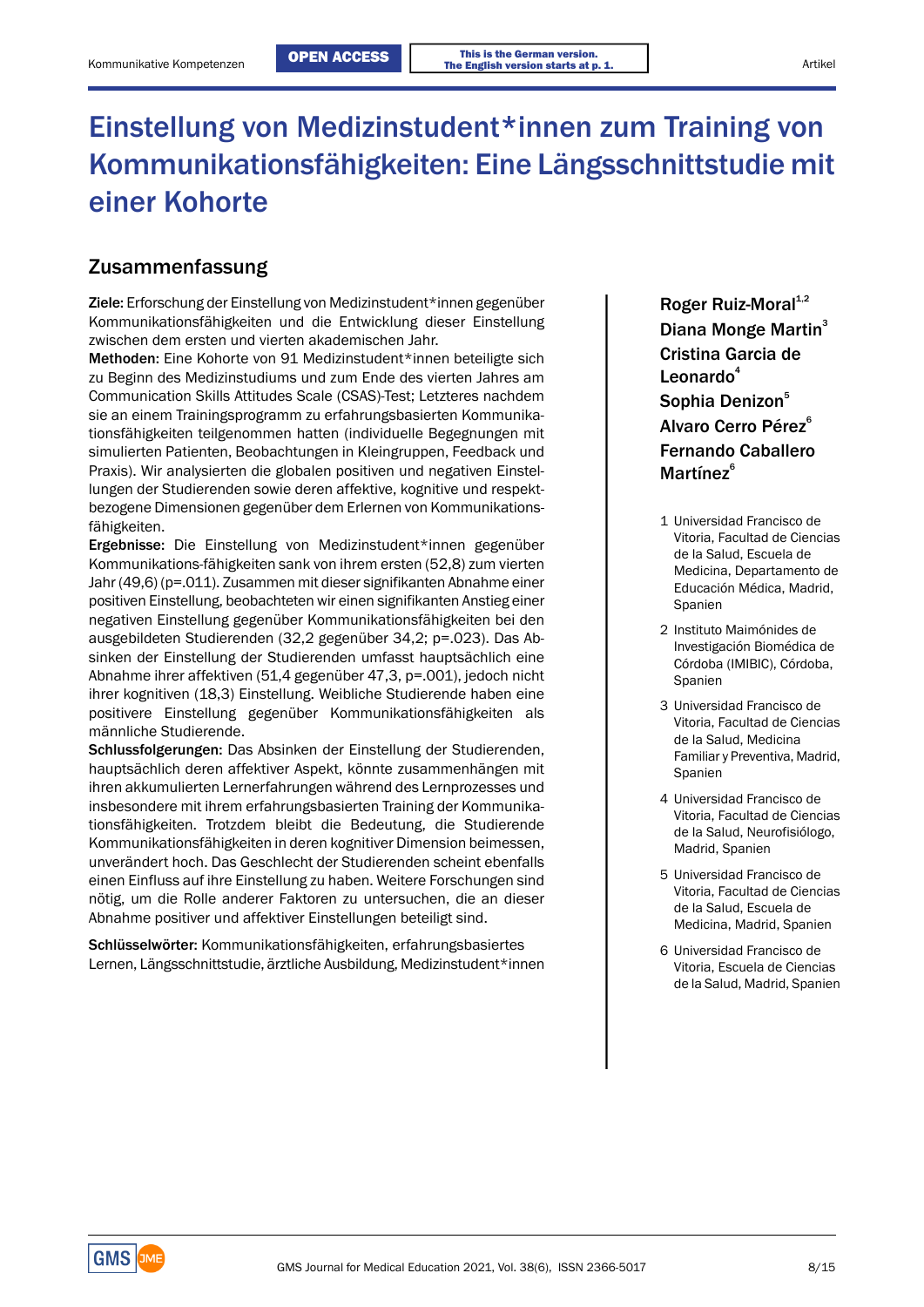# 1. Einführung

Die Art, wie Medizinstudent\*innen Kommunikationsfähigkeiten (KF) gelehrt werden, einschließlich Bewertung dieser Fähigkeiten, und die Erfahrungen der Studierenden mit unterschiedlichen Unterrichtsmethoden, zusammen mit sonstigen sozio-demografischen Faktoren, kann die Einstellung der Studierenden gegenüber dieser Art des Lernens beeinflussen, und somit auch die Wirksamkeit der KF-Lernprogramme [1], [2], [3], [4], [5]. Während einige Autoren auf unterschiedliche studentische Einstellungen gegenüber didaktischen und erfahrungsbasierten Methoden hinwiesen [6], und letztere bevorzugen [7], haben wiederum andere das Gegenteil behauptet und schreiben den Anstieg negativer Einstellungen dem emotionalen Stress zu, der durch das Training aufgrund direkter Beobachtung oder Videobeobachtung hervorgerufen wird. Dasselbe lässt sich von Interaktionen mit echten oder simulierten Patienten sagen und dem nachfolgenden Feedback zur Leistung von Studierenden, entweder individuell oder in Kleingruppen [8], [9], [10]. Das ist wichtig, weil Einstellungen wichtige behaviorale Indikatoren sind [11], [12], [13] und die Einstellung von Studierenden gegenüber Kommunikationsfähigkeiten den Zeitaufwand beeinflussen kann, der auf das Erlernen solcher Fähigkeiten verwendet wird [14] und wie die Studierenden diese in der Praxis bei der Behandlung von Patienten umsetzen [15]. Verschiedene Studien haben beschrieben, wie die Einstellung von Studierenden gegenüber KF abnimmt, je weiter sie mit ihrem Medizinstudium vorankommen [16], [17], [18], [19], [20]. In diesem Prozess beginnen die Medizinstudent\*innen mit einer idealistischen und altruistischen Einstellung und enden damit, sich zynisch und losgelöst zu fühlen [21].

In einer vorbereitenden Studie [22] untersuchten wir die Einstellungen gegenüber dem Erlernen von KF in zwei unabhängigen Gruppen von Medizinstudent\*innen: eine zum Beginn des Medizinstudiums und ohne Lernerfahrung mit KF (Medizinstudent\*innen im ersten Jahr) und die andere (Medizinstudent\*innen im vierten Jahr) nachdem sie ein erfahrungsbasiertes Training an unserer medizinischen Fakultät erhalten hatten. Die Ergebnisse dieser Studie zeigen, dass Studierende, die ein Training in Kommunikationsfähigkeiten durchlaufen hatten, weniger positive Einstellungen gegenüber KF hatten, insbesondere affektive Einstellungen, als die Studierenden im ersten Jahr ohne entsprechende Ausbildung, was darauf hindeutet, dass die Einstellung von Studierenden gegenüber Kommunikationsfähigkeiten im Ergebnis von Kommunikationstrainings sinken könnte. Um diese Hypothese zu testen, entwarfen wir diese Studie, um zu untersuchen, wie sich die Einstellung von Studierenden im Verlauf ihrer Arztausbildung entwickelt. Mit diesem Ziel folgten wir im Längsschnitt einer Kohorte von Medizinstudent\*innen von ihrem ersten bis zum vierten Jahr an unserer medizinischen Fakultät, wo die Studierenden an zwei frühen klinischen Immersionszeiträumen teilnehmen und dann später zwei Jahre Trainingserfahrung mit Kommunikation

haben, die sowohl erfahrungsbasiert als auch interaktiv ist.

# 2. Methoden

## 2.1. Studienentwurf, Teilnehmer\*innen und Setting

Diese Forschung umfasste eine prospektive Längsschnittstudie mit einer Kohorte von Medizinstudent\*innen. Sämtliche Studierende im ersten Jahr wurden zur Teilnahme an der Studie eingeladen. Nach vorheriger Einholung der Zustimmung füllten die Studierenden zu Beginn ihres ersten Jahres in einem Seminar anonym einen CSAS-Fragebogen aus und dann nochmals bei Beendigung ihres vierten Jahres. Zum Beantworten dieses Fragebogens brauchte man nicht länger als 20 Minuten. Der ausgefüllte Fragebogen wurde anonym eingesammelt und zur Auswertung eingesendet.

## 2.2. Struktur und Lehraktivitäten beim Kommunikationstraining

Medizinstudent\*innen unserer medizinischen Fakultät müssen an einem Patienten-Arzt-Kommunikationstraining teilnehmen (vgl. Abbildung 1). In ihrem ersten und zweiten Jahr durchlaufen die Studierenden frühe klinische Immersionszeiträume in Erstversorgung und Dienstleistungen der geistigen Gesundheit, während derer sie Beobachtungsaufgaben zu Kommunikationsverhalten entwickeln, die dann später in Workshops besprochen werden. Später, in ihrem dritten und vierten Jahr, jeweils für sechs Wochen, arbeiten die Studierenden vertieft mit Patienten an Konsultationen im Krankenhaus und in der Erstversorgung. In ihrem dritten Jahr erhalten sie eine grundlegende Ausbildung mit Schwerpunkt Kommunikationsfähigkeiten zur Durchführung von "personenzentrierten Interviews". Das vierte Jahr widmet sich spezielleren und fortgeschritteneren Kommunikationsfähigkeiten. Das gesamte Trainingsprogramm besteht aus vier Modulen. Das Ziel des ersten Moduls ist es, die Studierenden in der Verwendung von Kommunikationsfähigkeiten zu unterrichten, um relevante klinische Informationen zu erhalten und eine angemessene Arzt-Patienten-Beziehung aufzubauen. Die Ziele des zweiten Moduls konzentrieren sich auf das Bereitstellen und Teilen von Informationen während des Entscheidungsfindungsprozesses. Die Ziele des dritten Moduls beziehen sich auf den Umgang mit Emotionen im Patientengespräch und das Überbringen schlechter Nachrichten. Das abschließende Modul macht die Studierenden mit Kommunikationsstrategien zur Beeinflussung des Verhaltens von Patienten bekannt, hauptsächlich durch Motivationsgespräche. Die ersten beiden Module werden während des dritten Jahres und die beiden letzten Module während des vierten Jahres unterrichtet. Sämtliche Kurse umfassen folgende Aktivitäten:

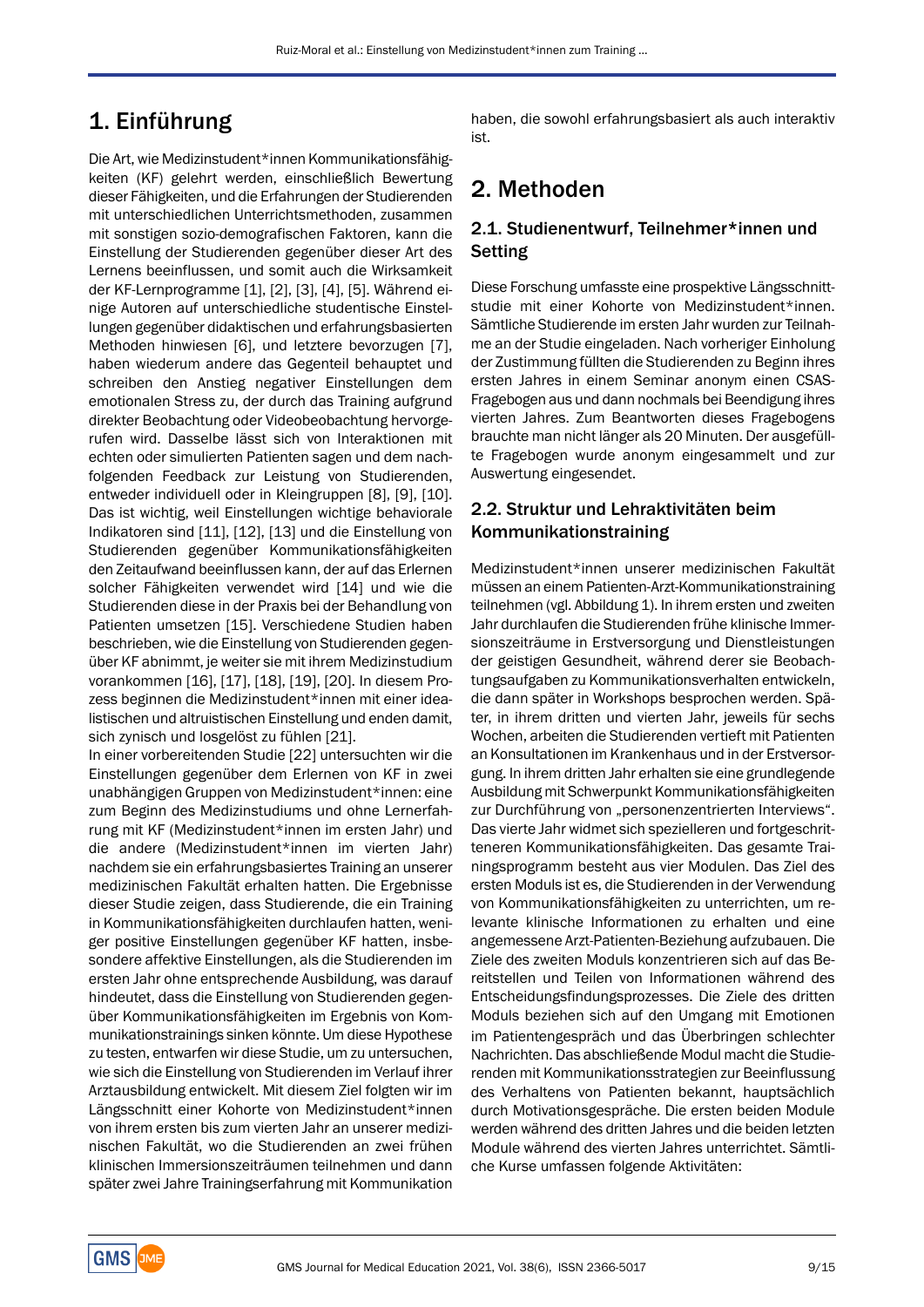

Abbildung 1: Überblick über den Ausbildungsplan Kommunikation



Abbildung 2: Allgemeine Charakteristik des Programms zu Kommunikationsfähigkeiten

### 1. Demonstrative Sitzungen und Kleingruppensitzungen

Ansprechen bestimmter Gesprächsthemen und Kommunikationsfähigkeiten. Die Studierenden arbeiten in Kleingruppen an Situationen, die in Videos und anhand klinischer Fälle gezeigt werden. Diese Sitzungen umfassen eine individuelle Reflexion und gemeinsame Veranstaltungen mit Diskussion und Präsentation von Nachweisen und Analysen zu den vorgeschlagenen Strategien.

#### 2. Workshops mit simulierten Patienten

Einige Studierende sprechen mit simulierten Patienten (SP), während der Rest die Interaktion hinsichtlich erreichter Ziele und verwendeter Fähigkeiten beobachtet und evaluiert. Nach jeder Begegnung erhält der Studierende Feedback von den anderen Studierenden, dem SP und dem Lehrpersonal (Fakultät).

#### 3. Gruppenpraxis und Berichte

Zusätzlich werden Gruppen zu je vier Studierenden gebildet, um Gespräche zu führen, zu beobachten und gegenseitiges Feedback zu geben. Bei diesen Begegnungen führen die Studierenden Rollenspiele auf. Interessante Punkte werden für jeden Studierenden notiert zusammen mit Angaben zur Entwicklung der Fähigkeiten und der Erfahrung allgemein.

#### 4. Interviews mit SP

Alle Studierenden beteiligen sich pro Modul an zwei oder drei gefilmten Begegnungen mit SPs. Dies erfolgt im Simulationszentrum, das mit einem eingebauten Videoaufnahmesystem ausgestattet ist, wodurch die Videos online zur Auswertung angeschaut werden können. Nach jedem Gespräch füllen alle Studierenden ein quantitatives Selbstbewertungsformular (1 sehr schlecht, 5 ausgezeich-

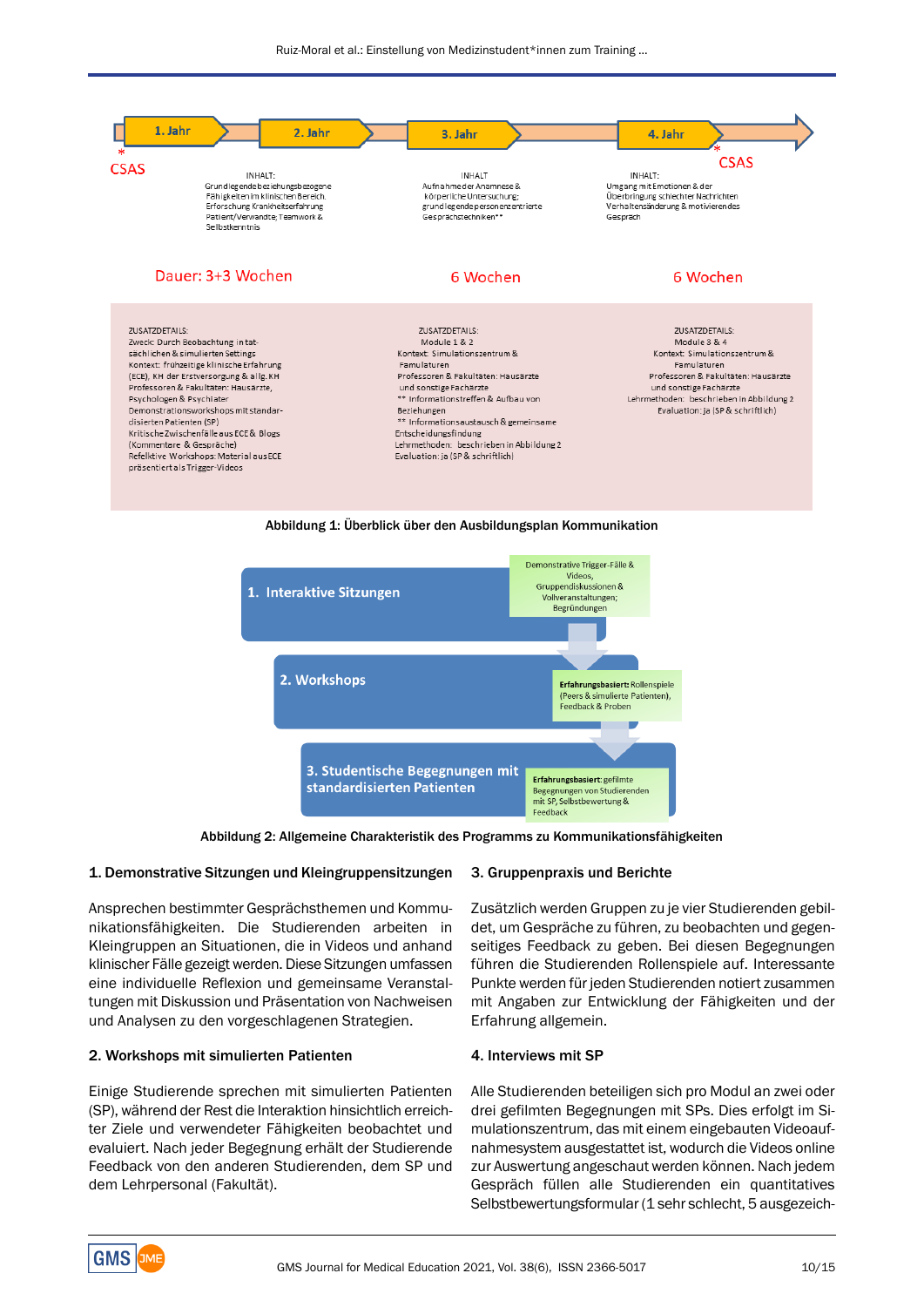

Abbildung 3: Punktzahl der Medizinstudent\*innen in den CSAS-Unterskalen im ersten und vierten Jahr [31], [35].

net) hinsichtlich ihrer Gesprächsfähigkeiten aus und haben die Gelegenheit, Anmerkungen zu machen. Danach erhält jeder Studierende ein individualisiertes Feedback vom Lehrpersonal unter Verwendung derselben qualitativquantitativen Methodologie. Abbildung 2 zeigt das allgemeine Unterrichtsprogramm für alle Module dieses Programms.

## 2.3. Kommunikationsfähigkeiten und Einstellungsskala (CSAS)

Die Communication Skills and Attitudes Scale (CSAS) ist eine 26-Elemente-Skala (mit einer Bandbreite von 1 "stimme überhaupt nicht zu", bis 5 "stimme völlig zu"), die entwickelt wurde, um die Einstellung von Medizinstudent\*innen gegenüber KF-Trainings zu untersuchen [23]. Die Elemente evaluieren die Wahrnehmungen der Studierenden hinsichtlich der Arten, wie KF gelehrt werden, die Bedeutung der Entwicklung von KF, um Prüfungen zu bestehen und ein guter Arzt zu werden sowie die Verwendung von KF, um Patienten und Kollegen Respekt zu zeigen. Wir verwendeten eine validierte spanische Version basierend auf der englischen Originalversion [22]. Die ursprüngliche psychometrische Analyse der Skala, wie von Rees et al. [23] durchgeführt, identifiziert zwei Unterskalen bzw. Faktoren mit jeweils 13 Punkten, und repräsentiert positive und negative Einstellungen gegenüber dem Erlernen von Kommunikationsfähigkeiten. In dieser früheren Studie [23] mit 490 Studenten zeigten beide Unterskalen eine zufriedenstellende Zuverlässigkeit und interne Konsistenz. In einer nachfolgenden Studie mit 1.833 Studenten an vier norwegischen medizinischen Fakultäten identifizierten Anvik et al. [24] drei Faktoren in der CSAS, die von den früher von Rees et. al. beschriebenen abwichen: Faktor 1, "Lernen" misst hauptsächlich die Gefühle der Studierenden dahingehend, wie Kommunikationsfähigkeiten unterrichtet werden und reflektiert im Wesentlichen die affektiven Aspekte ihrer Einstellun-

gen. Faktor 2, "Bedeutung" umfasst die Einstellung der Studierenden gegenüber KF, indem hauptsächlich ihre grundlegenden kognitiven Einstellungen und Werte reflektiert werden. Schließlich Faktor 3 ist "Respekt", da sämtliche Elemente feststellen, dass Kommunikationsfähigkeiten nützlich für Studierende sind, wenn es um das Respektieren von Patienten und Kollegen geht. In unserem Datenanalyseprozess berücksichtigten wir sowohl die Faktoren von Rees et al., als auch die von Anvik et al. Identifizierten Punkte: positive und negative Einstellungen sowie affektive, kognitive und respekt-bezogene Einstellungen.

## 2.4. Datenanalyse

Zuerst wurde eine Explorationsanalyse der Daten durchgeführt, um die Verteilung der fortlaufenden Variablen festzulegen. Der Vergleichs-Studenten t-Test und die Pearson- Korrelationskoeffizienten wurden verwendet. Zur Bewertung möglicher Verbindungen zwischen verschiedenen Variablen und der CSAS-Punktzahl globaler und affektiver Dimensionen wurde schließlich eine multivariate Analyse durchgeführt (lineare Regression).

Das Studienprotokoll wurde vom Forschungs- und Ethikkommittee der Medizinischen Fakultät der UFV genehmigt (PRPI\_Medicina\_UFV\_3/2016).

# 3. Ergebnisse

Der Fragebogen wurde von 114 Studierenden in ihrem ersten Jahr und von 91 Studierenden in ihrem vierten Jahr beantwortet (79,8%) (Durchschnittsalter: 18,7 bzw. 22 Jahre im ersten bzw. vierten Jahr). Sechzehn Studierende brachen die Universität ab, im Allgemeinen aus nichtakademischen Gründen (sie gingen an andere Universitäten); fünf Studierende waren im letzten Modul in Jahr 4 noch nicht eingeschrieben und zwei füllten den

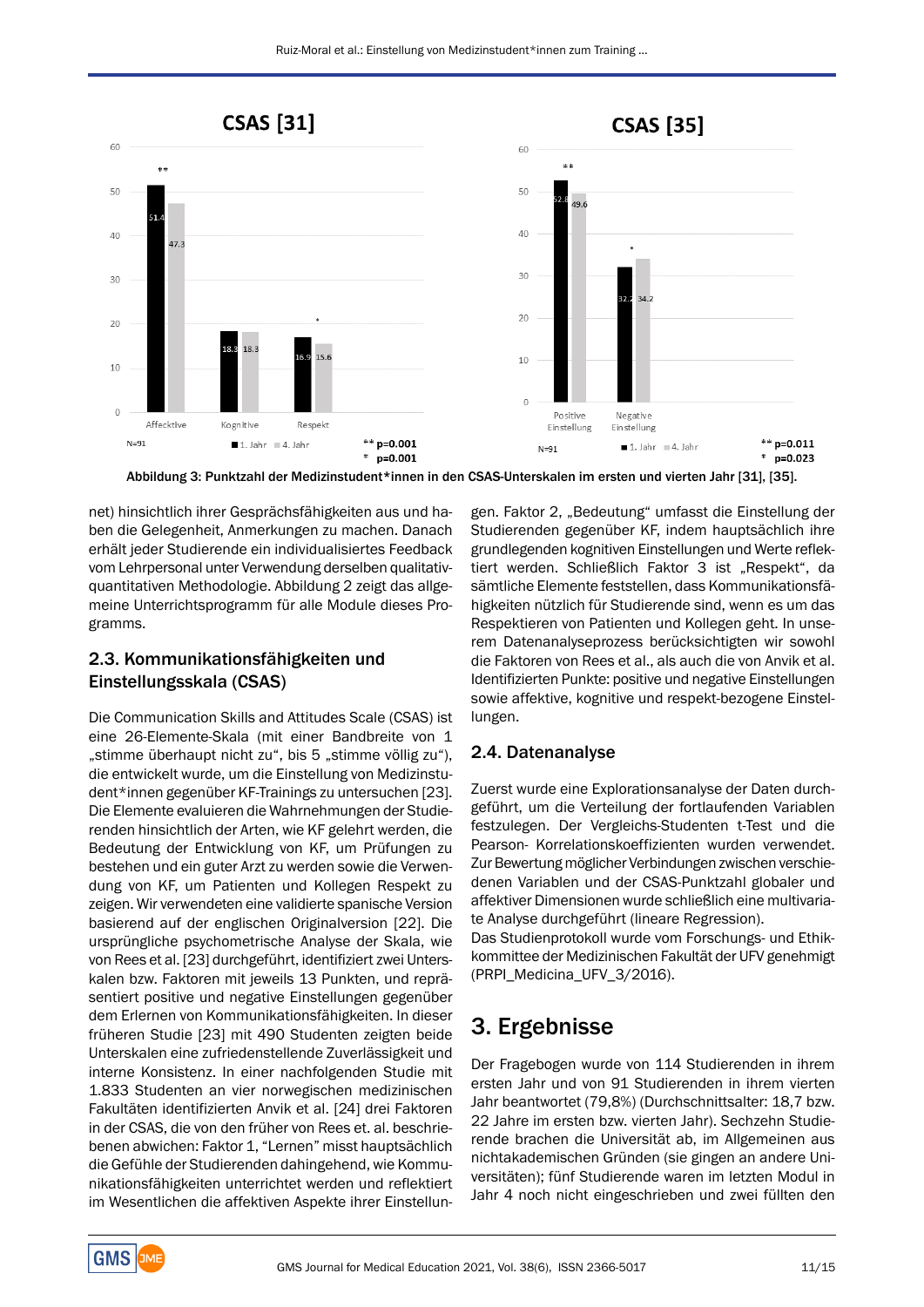Überblick nicht aus. Zu diesen Studierenden wurden keine Daten erhoben. Die meisten Studierenden waren weiblich, wobei 87 (76,3%) weibliche Studierende in ihrem ersten Jahr antworteten und 71 (76,3%) in ihrem vierten Jahr; 30 Studierende (38%) hatten ein Elternteil, das Arzt war, und 74 Studierende (73%) hatten ihre weiterführende Sechs-Klassen-Schulbildung (Baccalaureat) an einer privaten Schule erworben (meistens an kirchlichen Schulen).

Die Ergebnisse des CSAS-Tests zur globalen Einstellung und ihren drei Dimensionen (affektiv, kognitiv und respekt-bezogen) im ersten bzw. vierten Jahr werden für beide Geschlechter in Abbildung 3 bzw. Tabelle 1 gezeigt. Im multivariaten linearen Regressionsmodell, das die Punktzahl für eine globale positive Einstellung im CSAS als abhängige Variable annahm, fanden wir signifikante positive Zusammenhänge zwischen der studentischen Selbstwahrnehmung ihrer Kommunikationsfähigkeiten (β=4,013; p=0,000) und dem weiblichen Geschlecht (β=2,692; p=0,047), und negative Zusammenhänge wurden identifiziert beim höheren Kurs (viertes Jahr) (β=1,154; p=0,003). Männlich (β=2,692; p=0,047) und im höheren Kurs zu sein (viertes Jahr) (β=1,154; p=0,003) waren signifikant mit globalen negativen Einstellungen verbunden in dem Modell, in dem diese Variable als abhängige Variable angenommen wurde. Die studentische Selbsteinschätzung ihrer eigenen KF korrelierte positiv mit einer allgemein positiven Einstellung im ersten und vierten Jahr (0,300, p: 0,002 und 0,25, p: 0,021) sowie mit dem affektiven Aspekt in ihrem ersten Jahr (0,32, p: 0,001); eine negative Korrelation mit einer negativen Einstellung fand sich bei Studierenden im ersten Jahr (0,270, p: 0,04). Alle restlichen Korrelationen in beiden akademischen Jahren waren nicht signifikant.

## 4. Diskussion

Die Einstellung unserer Medizinstudent\*innen gegenüber KF sank von ihrem ersten Jahr bis zum vierten Jahr. Zusammen mit dieser signifikanten Abnahme der positiven Einstellung beobachteten wir bei diesen ausgebildeten Studierenden einen signifikanten Anstieg einer negativen Einstellung gegenüber dem Erlernen von KF. Die in dieser Studentenkohorte beobachteten Ergebnisse sind vergleichbar denen, die wir in einer früheren Studie mit zwei unabhängigen Studentengruppen beobachtet haben: eine im ersten Jahr und eine im vierten Jahr [22]. Ebenso wird diese Abnahme der Einstellung von Medizinstudent\*innen gestützt durch die Ergebnisse anderer Forscher [6], [16], [18], [19], [25]. In einer aktuelleren Studie, die dasselbe Messinstrument verwendete, und die mit zwei Kohorten von Medizinstudent\*innen durchgeführt wurde, die sich nur dadurch unterschieden, dass eine davon ein KF-Training erhalten hatte und die andere nicht, verschlechterten sich die Einstellungen der Studierenden gegenüber der KF-Lehre während der Famulatur sowie die auf den Patienten fokussierten Einstellungen bei den in KF ausgebildeten Studierenden [26].

Wenn man diese Ergebnisse anhand der von Anvik et al. vorgeschlagenen CSAS-Unterskalen analysiert, stimmen unsere Ergebnisse auch mit denen anderer Autoren überein [7], da sie darauf hindeuten, dass die Abnahme der Einstellung von Medizinstudent\*innen hauptsächlich einen Abfall ihrer affektiven Einstellung betrifft. Dies spiegelt eher ihre Gefühle und Erfahrungen hinsichtlich der Art und Weise wider, wie KF gelehrt werden, als die Bedeutung, die Studierende KF in ihrem Studium und in der klinischen Praxis beimessen (kognitive Dimension), die unverändert bleibt. Diesen Studien zufolge ist ein erfahrungsbasiertes Training ausschlaggebend für den Erfolg der Lehre und das Erlernen von Kommunikationsfähigkeiten [27], [28], [29]. Jedoch bewegen sich unsere beiden Studien und die von Bombeke et al. [26], und insbesondere die von Anvik et al. [7], in Richtung der Hypothese, dass diese Art der Lehrunterweisung eher signifikante Veränderungen der studentischen Einstellung gegenüber der empfangenen Lehre hervorrufen könnte, als eine veränderte Bedeutung, die Studierende KF beimessen. Nach der Analyse dieser Ergebnisse führten wir eine qualitative Studie durch, um die Ansichten und Erfahrungen unserer eigenen Studierenden hinsichtlich des KF-Trainings zu klären, das sie in den vorangegangenen Jahren durchlaufen hatten [30]. Diese Studie deckte eine Vielzahl von zugehörigen Themen auf; obwohl die meisten Studierenden Kommunikationsthemen als nützlich und praktisch einschätzten, gestanden sie, dass sie Probleme in Kleingruppen hatten, in denen sie ein Gespräch mit einem SP vor ihren Mitstudierenden führen mussten, und ihre Probleme daraus resultierten, dass sie Theorie in Praxis umsetzen mussten und mit Gefühlen von Verlegenheit zu kämpfen hatten. Die summarische Bewertung dieser KF brachte auch eine große Bandbreite an negativen Gefühlen hervor und wurde als Hauptursache für Stress identifiziert. Es scheint, dass diese Art der Lehrunterweisung von KF von Studierenden häufig als unangenehm und angsteinflößend empfunden wird [10], [31] und zur Entwicklung negativer affektiver Einstellungen führt. In derselben Studie wiesen unsere Studierenden darauf hin, dass ein detailliertes und konstruktives Feedback für das Erlernen neuer Fähigkeiten auf sorgfältige und aufmerksame Weise eine sehr befriedigende und produktive Erfahrung ist. Obwohl dies den erlebten Stress verringern kann [10], [32], scheint es doch nicht ausreichend zu sein, um die Gefühle von Unbehagen und Verlegenheit verschwinden zu lassen, noch wird dadurch auf den Stress beim Durchführen der ersten Interviews, die zwanghafte Natur dieses Unterrichts oder das Lösen einer summarischen Aufgabe eingegangen [33] basierend auf den Gesprächen mit simulierten Patienten. Vergleichbar den Ergebnissen anderer Studien [6], [34], [35], fanden wir schließlich heraus, dass weibliche Studierende eine positivere Einstellung gegenüber KF zu haben scheinen, als männliche Studierende. Diese Ergebnisse deuten darauf hin, dass der negative Einfluss von Faktoren, die in Zusammenhang mit der Umsetzung erfahrungsbasierter Methoden stehen, vom Geschlecht beeinflusst sein kann, genauso wie von sonstigen Faktoren, die in

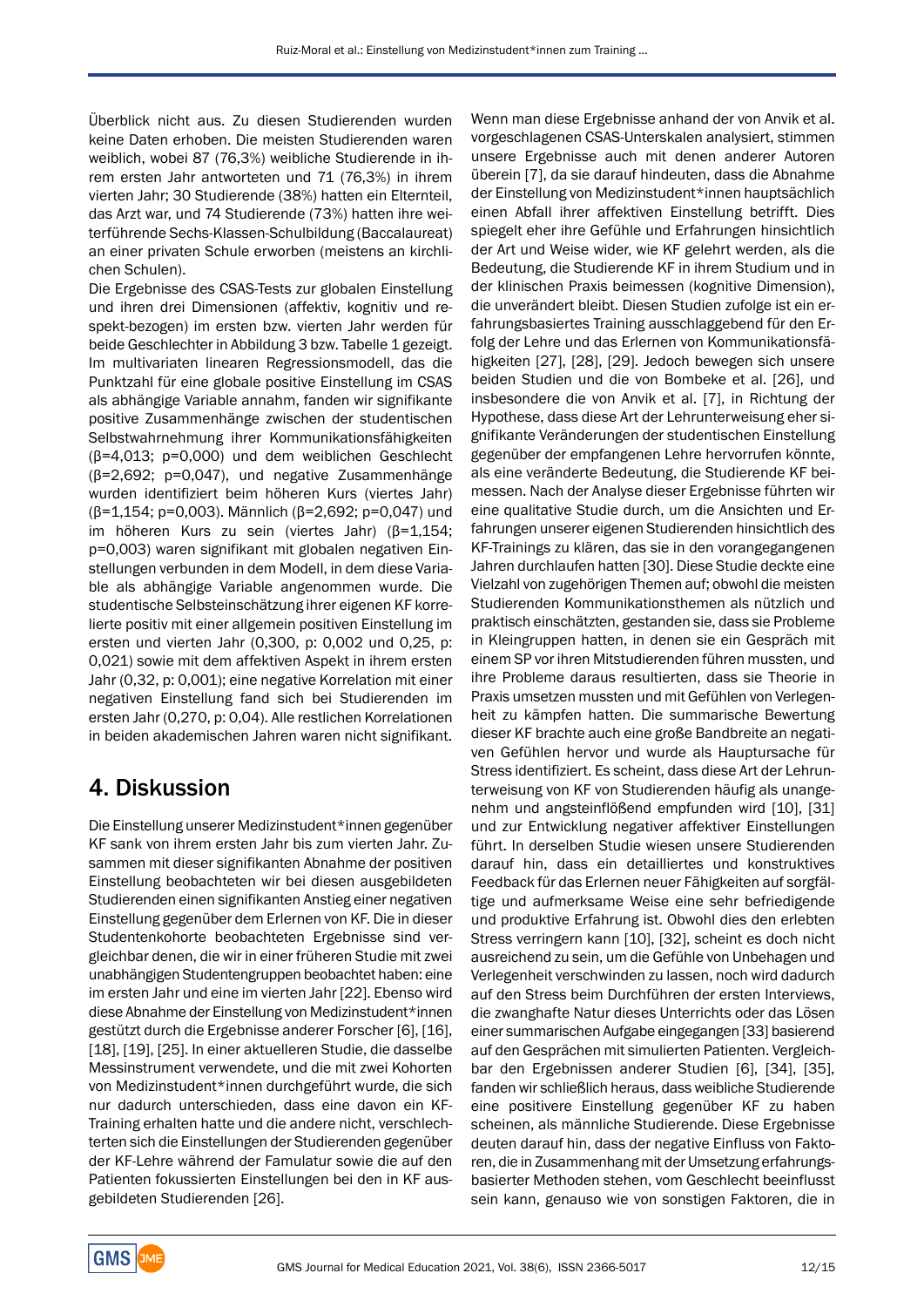| Akademisches Jahr     | <b>Erstes</b> |          |       | <b>Viertes</b> |          |       |
|-----------------------|---------------|----------|-------|----------------|----------|-------|
| Geschlecht            | weiblich      | männlich | p     | weiblich       | männlich | p     |
| + Globale Einstellung | 53.6          | 50.4     | 0.064 | 50.2           | 47.4     | 0.333 |
| - Globale Einstellung | 31.4          | 34.7     | 0.008 | 33.4           | 37       | 0,107 |
| Affektiv              | 52.4          | 48.4     | 0.019 | 47.9           | 45.2     | 0.143 |
| Kognitiv              | 18.8          | 17       | 0.017 | 18.9           | 16.6     | 0.01  |
| Respekt               | 17,3          | 15.6     | 0.018 | 15.8           | 15       | 0,382 |

Tabelle 1: CSAS-Punktzahlen für die globale Einstellung und deren drei Dimensionen (affektiv, kognitiv und Respekt-bezogen) bei Studierenden im ersten und vierten Jahr bei beiden Geschlechtern

dieser Studie nicht untersucht wurden, wie z. B. Arbeitsbelastung, Stress oder echte Szenarien mit Patienten.

### Einschränkungen

Diese Studie weist einige Einschränkungen auf, die es schwierig machen, die Ergebnisse zu verallgemeinern: die Studie wurde nur an einer Universität durchgeführt mit Studierenden, die derselben akademischen Kohorte angehörten. Es gab zudem offensichtliche Elemente von Unsicherheit hinsichtlich der Validität von CSAS und der Verwendung statistischer Verfahren. CSAS wurde nicht entworfen, um zwischen kognitiven und affektiven Einstellungen zu unterscheiden. Trotzdem unterstützt die Tatsache, dass andere Autoren CSAS auf große Studentengruppen mit gleichlautenden Ergebnissen angewendet haben [7], ihre Validität. Wir haben auf die Existenz anderer Variablen hingewiesen, die in dieser Studie nicht untersucht wurden, und die einen Einfluss auf die Ergebnisse haben könnten; solche Variablen können zusammenhängen mit neuen Verantwortlichkeiten der Studierenden oder einer Verringerung der studentischen Empathie [18], [36], [37].

# 5. Schlussfolgerungen

Die Ergebnisse dieser Studie unterstützen die Hypothese, dass die Einstellung von Studierenden gegenüber KF im Ergebnis von KF-Training abnimmt. Jedoch bleibt die Einstellung der Studierenden gegenüber der kognitiven Dimension unverändert. Das Geschlecht der Studierenden und ihre akkumulierte Lernerfahrung während des Lernprozesses scheinen ihre Einstellung zu beeinflussen. Das Erlernen von KF mithilfe erfahrungsbasierter Methoden scheint auf persönlichem Level herausfordernd für die Studierenden zu sein. Die Ausbilder sollten dies bedenken, wenn KF-Unterricht ausgearbeitet wird, und soweit wie möglich eine Personalisierung betonen. Weitere Forschungen sind nötig, um die Rolle anderer Faktoren zu untersuchen, die an der Abnahme der positiven Einstellung gegenüber KF beteiligt sind.

## Interessenkonflikt

Die Autor\*innen erklären, dass sie keinen Interessenkonflikt im Zusammenhang mit diesem Artikel haben.

## Literatur

- 1. Kaufman DM, Laidlaw TA, Macleod H. Communication skills in medical schoolexposure, confidence, and performance. Acad Med. 2000;75(10 Suppl):S90-S92. DOI: 10.1097/00001888- 200010001-00029
- 2. Languille DB, Kaufman DM, Laidlaw TA, Sargeant J, Macleod H. Faculty attitudes toward medical communication and their perceptions of students' communication skills training at Dalhousie University. Med Educ. 2001;35:548-554. DOI: 10.1046/j.1365-2923.2001.00921.x
- 3. Howley LD, Wilson WG. Direct observation of students during clerkship rotations: a multiyear descriptive study. Acad Med. 2004;79(3):276-280. DOI: 10.1097/00001888-200403000- 00017
- 4. Humphris GM, Kaney S. Assessing the development of communication skills in undergraduate medical students. Med Educ. 2001;35(3):225-231.
- 5. Roter DL, Hall JA, Aoki Y. Physician gender effects in medical communication: a meta-analytic review.JAMA. 2002;288(6):756- 764. DOI: 10.1001/jama.288.6.756
- 6. Rees C, Sheard C. The relationship between medical students' attitudes towards communication skills learning and their demographic and education-related characteristics. Med Educ. 2002;36(11):1017-1027. DOI: 10.1046/j.1365- 2923.2002.01333.x
- 7. Anvik T, Grimstad H, Baerheim A, Bernt Fasmer O, Gude T, Hjortdahl P, Holen A, Risberg T, Vaglum P. Medical students' cognitive and affective attitudes towards learning and using communication skills - a nationwide cross-sectional study. Med Teach. 2008;30:272-279. DOI: 10.1080/01421590701784356
- 8. Beckman HB, Frankel RM. The use of videotape in internal medicine training. J Gen Inter Med. 1994;9(9):517-521. DOI: 10.1007/BF02599224
- 9. Hargie O, Dickson D, Boohan M, Hughes K. A survey of communication skills training in UK schools of medicine: present practices and prospective proposals. Med Educ. 1998;32(1):25- 34. DOI: 10.1046/j.1365-2923.1998.00154.x
- 10. Nilsen S, Baerheim A. Feedback on video recorded consultations in medical teaching: why students loathe and love it - a focusgroup based qualitative study. BMC Med Educ. 2005;5:28. DOI: 10.1186/1472-6920-5-28
- 11. Petty RE, Wegener DT, Fabrigar LR. Attitudes and attitude change. Ann Rev Psychol. 1997;48:609-647. DOI: 10.1146/annurev.psych.48.1.609
- 12. Levinson W, Roter D. Physicians' psychosocial beliefs correlate with their patient communication skills. J Gen Inter Med. 1995;10(7):375-379. DOI: 10.1007/BF02599834

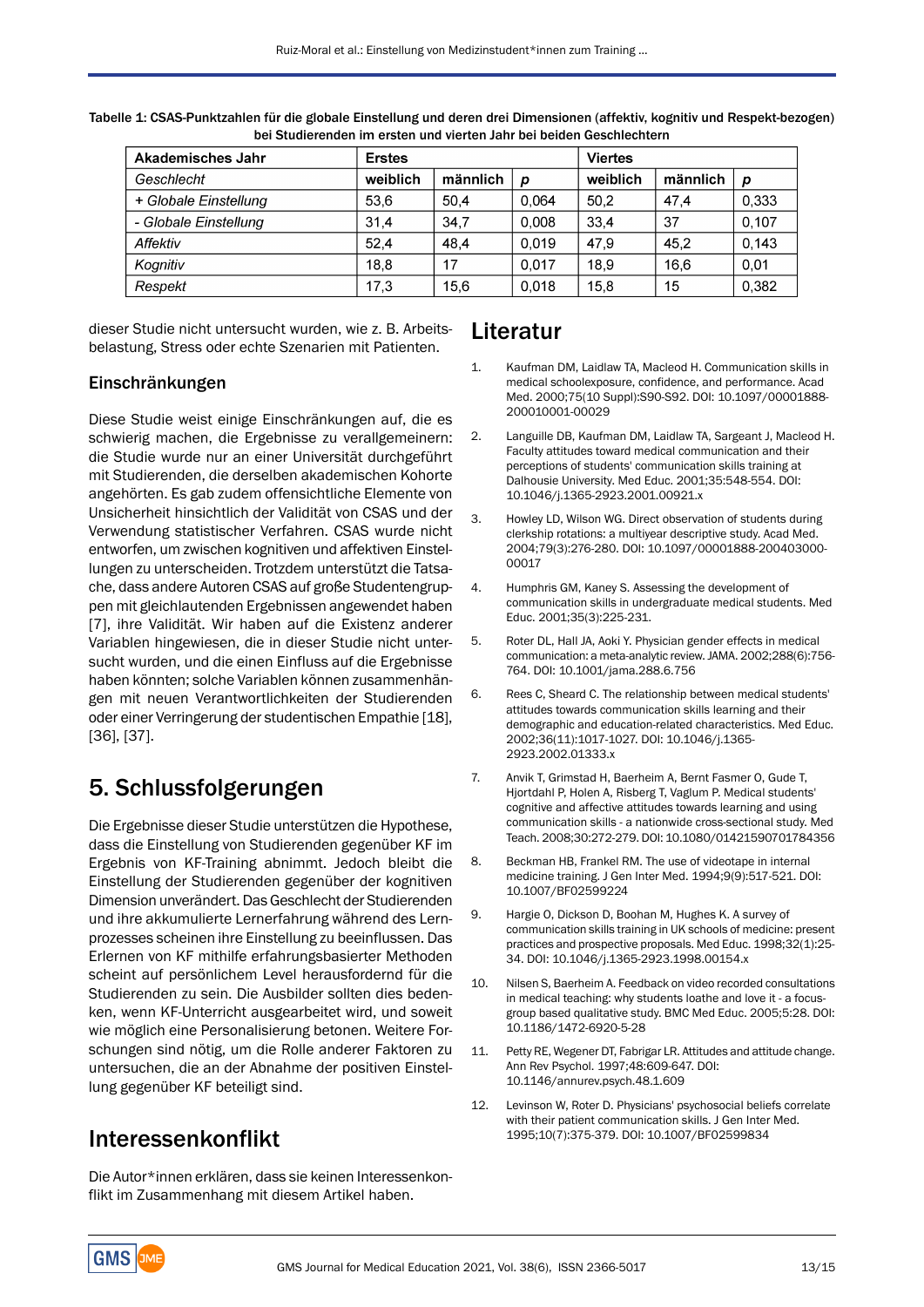- 13. Haidet P, Dains JE, Paterniti DA, Chang T, Tseng E, Rogers JC. Medical students' attitudes toward patient-centered care and standardized patients' perceptions of humanism: a link between attitudes and outcomes. Acad Med. 2001;76(10 Supp l):S42- S44. DOI: 10.1097/00001888-200110001-00015
- 14. Dornan T, David T. Adult learning and continuing education. Diabetes Med. 2000;17(1):78-80. DOI: 10.1046/j.1464- 5491.2000.00216-3.x
- 15. Newble DI. Editorial II: Assessment of clinical competence. Br J Anaesthesiol. 2000;84(4):432-433. DOI: 10.1093/oxfordjournals.bja.a013464
- 16. Pfeiffer C, Madray H, Ardolino A, WillmS J. The rise and fall of students' skill in obtaining a medical history. Med Educ. 1998;32(3):283-288. DOI: 10.1046/j.1365-2923.1998.00222.x
- 17. Rosenthal F, Ogden F. Changes in medical education: the beliefs of medical students. Med Educ. 1998;32(2):127-132. DOI: 10.1046/j.1365-2923.1998.00163.x
- 18. Hojat M, Mangione S, Nasca TJ, Rattner S, Erdmann JB, Gonnella JS, Magee M. An empirical study of decline in empathy in medical school. Med Educ. 2004;38(9):934-941. DOI: 10.1111/j.1365- 2929.2004.01911.x
- 19. Woloschuk W, Harasym PH, TemplE W. Attitude change during medical school: a cohort study. Med Educ. 2004;38(5):522-534. DOI: 10.1046/j.1365-2929.2004.01820.x
- 20. Tsimtsiou Z, Kerasidou O, Efstathiou N, Papaharitou S, Hatzimouratidis K, Hatzichristou D. Medical students' attitudes toward patient- centred care: a longitudinal survey. Med Educ. 2007;41(2):146-153. DOI: 10.1111/j.1365-2929.2006.02668.x
- 21. Spencer J. Decline in empathy in medical education: how can we stop the rot? Med Educ. 2004;38(9):916-918. DOI: 10.1111/j.1365-2929.2004.01965.x
- 22. Ruiz Moral R, García de Leonardo C, Caballero Martínez F, Monge Martín D. Medical students' attitudes toward communication skills learning: comparison between two groups with and without training. Adv Med Educ Pract. 2019;10:55-61. DOI: 10.2147/AMEP.S182879
- 23. Rees C, Sheard C, Davies S. The development of a scale to measure medical students' attitudes towards communication skills learning: the Communication Skills Attitude Scale (CSAS). Med Educ. 2002;36(2):141-147. DOI: 10.1046/j.1365- 2923.2002.01072.x
- 24. Anvik T, Gude T,Grimstad H, Baerheim A, Fasmer OB, Hjortdahl P, Holen A, Risberg T, Vaglum P. Assessing medical students' attitudes towards learning communication skills - which components of attitudes do we measure? BMC Med Educ. 2007;7:4. DOI: 10.1186/1472-6920-7-4
- 25. Haidet P, Dains JE, Paterniti DA, Hechtel L, Chang T, Tseng E, Rogers JC. Medical student attitudes toward the doctor-patient relationship. Med Educ. 2002;36(6):568-574. DOI: 10.1046/j.1365-2923.2002.01233.x
- 26. Bombeke K, Van Roosbroeck S, De Winter B, Debaene L, Schol S, Van Hal G, Van Royen P. Medical students trained in communication skills show a decline in patient-centred attitudes: An observational study comparing two cohorts during clinical clerkships. Pat Educ Couns. 2011;84:310-318. DOI: 10.1016/j.pec.2011.03.007
- 27. Berkhof M, van Rijssen HJ, Schellart AJ, Anema JR, van der Beek AJ. Effective training strategies for teaching communication skills to physicians: An overview of systematic reviews. Pat Educ Couns. 2011;84:152-162. DOI: 10.1016/j.pec.2010.06.010
- 28. Henry SG, Holmboe ES, Frankel RM. Evidence-based competencies for improving communication skills in graduate medical education: A review with suggestions for implementation. Med Teach. 2013;35(5):395-403 . DOI: 10.3109/0142159X.2013.769677
- 29. Smith S, Hanson JL, Tewksbury LR, Christy C, Talib NJ, Harris MA. Teaching patient communication skills to medical students: A review of randomized controlled trials. Eval Health Prof. 2007;30:3-21. DOI: 10.1177/0163278706297333
- 30. Ruiz Moral R, Garcia de Leonardo C, Caballero F, Monge D. Medical students perceptions towards communication skills learning after two years experiential training program: a qualitative focus group study. Int J Med Educ. 2019;10:90-97. DOI: 10.5116/ijme.5cbd.7e96
- 31. Moulaert V, Verwijnen MG, Rikers R, Scherpbier AJ. The effects of delibérate practice in undergraduate medical education. Med Educ. 2004;38(10):1044-1052. DOI: 10.1111/j.1365- 2929.2004.01954.x
- 32. Boehler ML, Rogers DA, Schwind CJ, Mayforth R, Quin J, Williams RG, Dunnington G. An investigation of medical student reactions to feedback: a randomised controlled trial. Med Educ. 2006;40(8):746-749. DOI: 10.1111/j.1365-2929.2006.02503.x
- 33. Rees C, Sheard C, McPherson A. Communication skills assessment: the perceptions of medical students at the University of Nottingham. Med Educ. 2002;36(9):868-878. DOI: 10.1046/j.1365-2923.2002.01300.x
- 34. Koponen J, Pyörälä E, Isotalus P. Comparing three experiential learning methods and their effect on medical students' attitudes to learning communication skills. Med Teach. 2012;34:e198 e207. DOI: 10.3109/0142159X.2012.642828
- 35. Lumma-Sellenthin A. Students' attitudes towards learning communication skills: correlating attitudes, demographic and metacognitive variables. Int J Med Educ. 2012;3:201-208. DOI: 10.5116/ijme.5066.cef9
- 36. Hojat M, Vergare MJ, Maxwell K, Brainard G, Herrine SK, Isenberg GA, Veloski J, Gonnella JS. The devil is in the third year: a longitudinal study of erosion of empathy in medical school. Acad Med. 2009;84(9):1182-1191. DOI: 10.1097/ACM.0b013e3181b17e55
- 37. Neumann M, Edelhäuser F, Tauschel D, Fischer MR, Wirtz M, Woopen C, Haramati A, Scheffer C. Empathy Decline and Its Reasons: A Systematic Review of Studies With Medical Students and Residents. Acad Med. 2011;86(8):996-1009. DOI: 10.1097/ACM.0b013e318221e615

### Korrespondenzadresse:

Prof. Roger Ruiz-Moral, MD, PhD Universidad Francisco de Vitoria, Facultad de Ciencias de la Salud, Escuela de Medicina, Departamento de Educación Médica, Edificio E, Ctra

M-515-Pozuelo-Majadahonda, E-3028 Madrid, Spanien r.ruiz.prof@ufv.es

#### Bitte zitieren als

*Ruiz-Moral R, Monge Martin D, Garcia de Leonardo C, Denizon S, Cerro Pérez A, Caballero Martínez F. Medical students' attitudes towards communication skills training: a longitudinal study with one cohort. GMS J Med Educ. 2021;38(6):Doc107. DOI: 10.3205/zma001503, URN: urn:nbn:de:0183-zma0015036*

Artikel online frei zugänglich unter

*https://www.egms.de/en/journals/zma/2021-38/zma001503.shtml*

Eingereicht: *11.12.2020* Überarbeitet: *25.05.2021* Angenommen: *28.06.2021* Veröffentlicht: *15.09.2021*